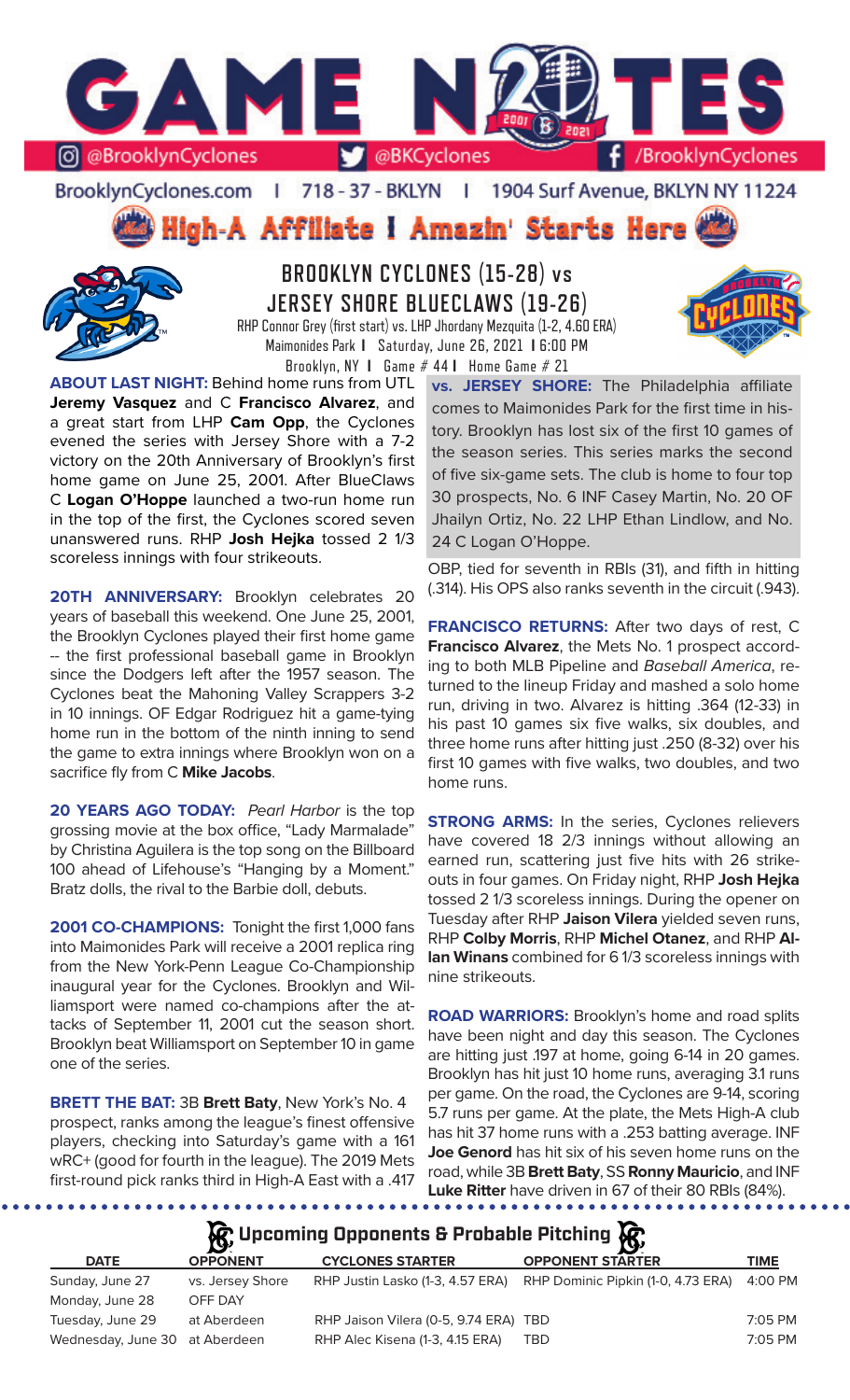### **JUNE 26 VS JERSEY SHORE STARTING PITCHER PAGE 2**

|  | #33                             | <b>CONNOR GREY</b>                                           | <b>RHP</b> |
|--|---------------------------------|--------------------------------------------------------------|------------|
|  | Height: 6-1                     | Weight: 180                                                  |            |
|  | <b>Bats: Right</b>              | <b>Throws: Right</b>                                         |            |
|  | Date of Birth: May 6, 1994      | Age: 27                                                      |            |
|  | Hometown: Frewsburg, NY         |                                                              |            |
|  |                                 | How Obtained: Signed as a minor league free agent, 6/17/2021 |            |
|  | <b>College: St. Bonaventure</b> |                                                              |            |
|  |                                 |                                                              |            |

**TONIGHT:** Connor Grey makes his Brooklyn Cyclones debut tonight and his first New York Mets minor league start... Grey was signed on Thursday, June 17 and made a two-in-  $\frac{1}{620}$ ning relief appearance with Binghamton against Portland on Sunday.



**2021 GAME-BY-GAME**

 **Double-A Binghamton DATE OPP DEC IP H R ER BB K HR AVG** 6/20 POR 2.0 2 1 1 0 4 1 .250

**BACK TO AFFILIATED:** Grey was drafted by Arizona in the 20th round of the 2016 MLB Draft out of St. Bonaventure (Olean, NY) in the Atlantic 10. The Frewsburg native was released in May of 2020. The righty reached Triple-A with Reno in 2019, making seven appearances and one start.

**DIAMONDBACKS CAREER:** Grey made 84 minor league appearances and 57 starts while in the Arizona system, from the Pioneer League to Triple-A between 2016 and 2019. Grey worked as a starter for his first three seasons and then started just four of 24 games in 2019.

**INDEPENDENT BALL:** After being released during the pan- 2IP (6/20 vs Portland) demic in May of 2020, Grey returned to baseball in 2021 with the Chicago Dogs of the American Association, making six starts before being signed by the Mets on June 17, 2021. Grey struck out 37 in 34 innings, posting a 3.18 earned run average. He posted a 26% strikeout rate and an eight percent walk rate.

**THE BONNIES:** Grey is one of 16 St. Bonaventure Bonnies to get drafted. Nobody drafted from St. Bonaventure has made the big leagues, however Hall of Fame Manager and baseball legend John McGraw went to St. Bonaventure before nearly 30 years managing the New York Giants to three World Series Championships from 1902-1932. McGraw's 2,763 victories ranks third behind Connie Mack and Tony La Russa. The last Bonnie to make the big leagues was Danny McDevitt who played with the Brooklyn Dodgers in 1957, the Los Angeles Dodgers from 1958-1960, and then the Yankees, Twins, and Kansas City Athletics from 1961 to 1962.

| K/9                  | BB/9                                  | HR/9                         |
|----------------------|---------------------------------------|------------------------------|
|                      |                                       |                              |
|                      |                                       |                              |
| <b>BABIP</b>         | GB%                                   | FIP                          |
|                      |                                       |                              |
|                      |                                       |                              |
|                      | <b>GREY'S SEASON AND CAREER HIGHS</b> |                              |
|                      |                                       |                              |
| 2021 Season          |                                       | Career                       |
| 4 (6/20 vs Portland) | <b>Strikeouts</b>                     | 12 (4/19/18 at Stockton)     |
| None                 | <b>Double Digit K Games</b>           | Three times                  |
| 2 (6/20 vs Portland) | <b>High Hits, Game</b>                | 12 (7/29/16 vs. Helena)      |
| 1 (6/20 vs Portland) | High HR, Game                         | 3 (3x, 7/28/18 at Lancaster) |
| 1 (6/20 vs Portland) | <b>High Runs, Game</b>                | 9 (5/17/18 at Lancaster)     |

None **High Walks, Game** 4 (7/22/18 vs. Lancaster)<br>0 vs Portland) **Innings Pitched, Game** 9 IP (9/1/17 at Clinton) **Innings Pitched, Game**<br>Complete Games None **Complete Games** 2 (last: 9/1/17 at Clinton)<br>None **Shutouts** 1 (9/1/17 at Clinton)

.<br>1 (9/1/17 at Clinton)

| <b>CATCHER ERA</b>                         |    |    |            |      |  |  |  |  |  |  |
|--------------------------------------------|----|----|------------|------|--|--|--|--|--|--|
| <b>NAME</b>                                | G  | ER | <b>INN</b> | ERA  |  |  |  |  |  |  |
| <b>Alvarez</b>                             | 12 | 57 | 96.1       | 5.33 |  |  |  |  |  |  |
| Mena                                       |    | 21 | 51         | 3.71 |  |  |  |  |  |  |
| Senger                                     | 9  | 44 | 81         | 4.89 |  |  |  |  |  |  |
| Uriarte                                    | 14 | റെ | 112        | 4.82 |  |  |  |  |  |  |
|                                            |    |    |            |      |  |  |  |  |  |  |
| <b>CYCLONES STARTING PITCHER BREAKDOWN</b> |    |    |            |      |  |  |  |  |  |  |

| <b>STARTER</b>  |   | <b>GS Quality StartsRun SupportRS/Start BC Record</b> |    |     |         |
|-----------------|---|-------------------------------------------------------|----|-----|---------|
| Butto, Jose     | 8 | Ο                                                     | 38 | 4.8 | $4 - 4$ |
| Griffin, David  |   |                                                       | 8  | 8.0 | $O-1$   |
| Kisena, Alec    |   |                                                       | 33 | 4.7 | $2 - 5$ |
| Lasko, Justin   | 3 |                                                       | 6  | 2.0 | $1 - 2$ |
| Opp, Cam        | 5 |                                                       | 17 | 3.4 | $2 - 3$ |
| Parsons, Hunter |   |                                                       | 5  | 5.0 | $1 - 0$ |
| Rojas, Oscar    |   |                                                       | 21 | 5.3 | $1 - 3$ |
| Vilera, Jaison  | 8 |                                                       | 27 | 3.4 | $0 - 8$ |
| Walker, Josh    |   |                                                       | 27 | 6.8 | $3-1$   |

|                  | <b>BROOKLYN CYCLONES PITCHING BREAKDOWN.</b> |            |              |     |     |     |     |         |           |            |              |         |      |              |     |     |     |           |         |           |            |
|------------------|----------------------------------------------|------------|--------------|-----|-----|-----|-----|---------|-----------|------------|--------------|---------|------|--------------|-----|-----|-----|-----------|---------|-----------|------------|
|                  | W-L                                          | <b>ERA</b> | -IP          | н   | R   | ER  | BB. | ĸ       | <b>HR</b> | <b>AVG</b> |              | W-L     | ERA  | IP           | н   | R   | ER  | <b>BB</b> | к       | <b>HR</b> | <b>AVG</b> |
| <b>STARTERS</b>  | 7-19                                         | 6.03       | 188.0 195    |     | 141 | 126 | 69  | 186     | -37       | .263       | <b>HOME</b>  | $6-14$  | 3.78 | 176.0        | 141 | 88  | 74  | -83       | 177     | 13        | .221       |
| <b>RELIEVERS</b> | $8-9$                                        | 3.46       | 179.1        | 144 | 88  | 69  | 100 | 192     | q         | 218        | l ROAD       | $9-14$  | 5.69 | 191.1        | 198 | 141 | 121 | 86        | 201     | -33       | .260       |
| <b>TOTAL</b>     | 15-28                                        | 4.66       | 3671 339 229 |     |     | 190 |     | 169 378 | -46       | .242       | <b>TOTAL</b> | $15-28$ | 4.66 | 3671 339 229 |     |     | 190 |           | 169 378 | 46        | .242       |
|                  | <b>BULLPEN NOTES</b>                         |            |              |     |     |     |     |         |           |            |              |         |      |              |     |     |     |           |         |           |            |

-RHP Connor O'Neil's .125 BABIP is lowest on the team, just ahead of RHP Allan Winans' .212 BABIP.

-RHP Josh Hejka's 2.75 FIP is the lowest in the Cyclones bullpen.

-RHP Josh Hejka sports a team-lowest 3.8 BB%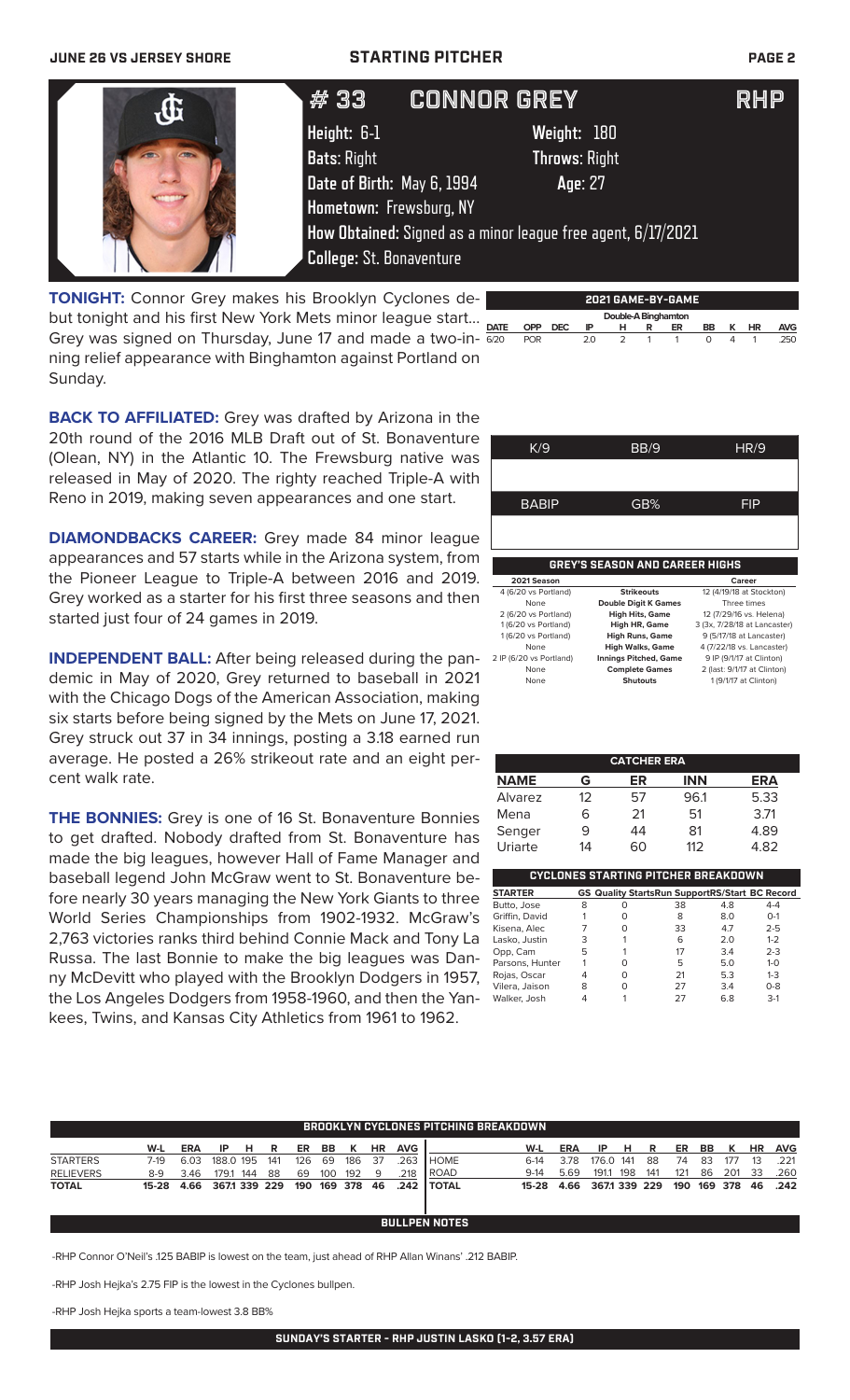**JUNE 26 VS JERSEY SHORE BATTING PAGES PAGE 3 # 22 BRETT BATY - INF .314, 5 HR, 31 RBI, .417 wOBA, wRC+ 161 Last Game: DNP Home: 14-62 Last HR:** 6/9 vs. Hudson Valley G2 **Season High, Hits: 4** (5/19 vs. HV)<br> **RISP:** 18-44 (.409) **Road: 29-76 Multi-Hit Games: 12 (6/20 at Wilmington) Season High, Runs: 2** (5x. 6/9 vs. **RISP:** 18-44 (.409) **Road:** 29-76 **Multi-Hit Games:** 12 (6/20 at Wilmington) **Season High, Runs:** 2 (5x, 6/9 vs. HV G2) **Multi-RBI Games:**  $\frac{12}{2}$  (6/25 at Willmington) **Multi-RBI Games:** 9 (6/20 at Wilmington) **Season High, SB:** 1 (3x, 6/19 at WIL) • Enters his third year in the Mets organization...Rated as the No. 4 prospect in the Mets system and the No. 94 prospect in baseball according to *MLB Pipeline* • Earned a non-roster invitation to Spring Training in 2021, collecting a double and a single in 10 games and 10 at-bats • Joined the Alternate Training Site in Brooklyn in 2020 • Spent the majority of his first pro season with Kingsport (R) before a promotion to Brooklyn to finish the 2019 season, winning the league title with the Cyclones Committed to the University of Texas before being drafted in the first round (12th overall) in 2019<br>• 11 CODY BOHANEK – INF **# 11 CODY BOHANEK - INF .214, 2 HR, 6 RBI, .317 wOBA, wRC+ 99 Last Game:** 2-4, R **Home:** 4-28 **Last HR:** 6/9 vs. Hudson Valley G1 **Season High, Hits:** 3 (5/5 at Asheville) **RISP:** 1-17 (.059) **Road:** 10-42 **Multi-Hit Games:** 3 (6/25 vs. Jersey Shore) **Season High, Runs:** 2 (2x, 6/15 at Wil) **Streak:** 1 G (2-4) **vs. JS:** 2-9 **Multi-RBI Games:** 1 (6/17 at Wilmington) **Seaon High, RBI:** 2 (6/17at Wilmington) **Season High, SB:** 1 (6/15 at Wilmington) • Enters his third year in the Mets organization and his fifth as a professional...Traded from Houston to the Mets in January of 2019 along with 3B J.D. Davis in exchange for OF Ross Adolph, INF Luis Santana, and C Scott Manea • Returns from Triple-A Syracuse 5/12-6/8 and 6/24: 21 G, ..179/.338/.268 with three doubles, a triple, and a home run with 11 walks • Broke camp with Brooklyn: 5 G, .313/.500/.500 with a home run a two RBIs before the call up • Originally drafted by Houston in the 30th round of the 2017 MLB Draft from the University of Illinois-Chicago **# 2 RONNY MAURICIO - INF .239, 7 HR, 25 RBI, .315 wOBA, wRC+ 97** Last Game: 0-4, K **Home: 8-69 Last HR:** 6/16 at Wilmington **Season High, Hits:** 3 (4x, 6/17 atWilmington)<br>**RISP:** 9-41 (.220) **Road: 32-94 Home: 3-69 Multi-Hit Games: 8** (6/22 vs. Jersey Shore) **Season High, Runs: 2 RISP:** 9-41 (.220) **Road:** 32-94 **Multi-Hit Games:** 8 (6/22 vs. Jersey Shore) **Season High, Runs:** 2 (6x, 6/20 at WIL) **Streak: vs. JS:** 9-45 **Multi-RBI Games:** 7 (6/16 at Wilmington) **Seaon High, RBI:** 4 (2x, 5/16 at Greeville) **Season High, SB:** 1 (5/23 vs. HV) **# 8 ANTOINE DUPLANTIS - OF .245, 2 HR, 9 RBI, .304 wOBA, wRC+ 90 Last Game:** 0-2, 2 BB, 2 R **Home:** 10-64 **Last HR:** 6/18 at Wilmington **Season High, Hits:** 4 (5/16 at Greenville)<br> **RISP:** 7-28 (.250) **Road: 28-90 Home: 10 (6/20 at Wilmington) Season High, Runs: 4 (5/16 at Greenvil RISP:** 7-28 (.250) **Road: 28-90 Road: 28-90 Multi-Hit Games: 10 (6/20 at Wilmington) Streak: Streak: Streak: Streak: Wilmington Streak: All at Greenwille (16/16 at Milmington) Vs. JS:** 9-35 **Streak: vs. JS:** 9-35 **Multi-RBI Games:** 2 (6/18 at WIlmington) **Season High, RBI:** 2 (2x, 6/18 at Wilmington) **Season High, SB:** 1 (2x, 5/16 at Greenville) • Enters his third year in the Mets organization ...Spent his draft year with Brooklyn and scored the game-winning run against Lowell in the 2019 NYPL Championship • Recorded eight outfield assists in 47 games to lead Brooklyn in 2019 • Finished his LSU career with 359 hits, most in school history and second-most in SEC history behind fellow Mets MiLB outfielder Jake Mangum (383 hits)...Never finished a season at LSU hitting lower than .316 • Mets 12th round pick, 2019...Also drafted in the 19th round by Cleveland in 2018...Brother Armond, holds the world record in the pole vault with a height of 6.18m. **# 20 JOE GENORD - INF .220, 7 HR, 15 RBI, .312 wOBA, wRC+ 95 Last Game:** 0-1 **Home:** 9-53 **Last HR:** 6/20 at Wilmington **Season High, Hits:** 3 (2x, 5/19 vs. HV)<br>**RISP:** 3-30 (.100) **Road: 20-80 Home: 9-53 Multi-Hit Games:** 5 (6/20 at Wilmington) **Season High, Runs:** 3 (2x, 5/19 **RISP:** 3-30 (.100) **Road:** 20-80 **Multi-Hit Games:** 5 (6/20 at Wilmington) **Season High, Runs:** 3 (2x, 5/19 vs. HV) **Multi-RBI Games:** 3 (6/1 at Jersey Shore) **Season High, Runs.** 3 (2x, 3/19 vs. 11v)<br>**Season High, RBI:** 3 (5/8 at Asheville)<br>**Season High, SB:** 1 (6/18 at Wilmington) • Enters his third year in the Mets organization...Named to the NYPL All-Star team and won a league title with Brooklyn in 2019 • Led the Cyclones with nine home runs and 44 RBIs...Earned Player of the Week honors with the Cyclones during the week of July 7. • Two-time All-AAC honoree who led USF in home runs in each of his three seasons Mets 9th round pick in 2019 out of South Florida • Also drafted by the Los Angeles Dodgers in the 19th round of the 2015 draft. **Last Game:** 1-3, R **Home:** 7-31 **Last HR: Season High, Hits:** 2 (5/25 vs. Aberdeen) **RISP:** 3-14 (.214) **Road:** 4-31 **Multi-Hit Games:** 1 (5/25 vs. Aberdeen) **Season High, Runs:** 1 (2x 6/25 vs. JS) **Streak:** 1 G (1-3) **vs. JS:** 4-29 **Multi-RBI Games: Season High, RBI:** 1 (2x 6/22 vs. JS) **Season High, SB:**  • Returned from the Development List June 22...stayed and worked out with Brooklyn from June 8-21. • Enters his fifth year in the Mets organization...received 5/8 from extended spring training after the injury to OF Scott Ota. • Ranked the No. 30 Prospect in the NYM system by *MLB Pipeline...*Limited to four games with the GCL Mets in 2019 due to hamstring injuries. • Hit .261 with five homers and 34 RBIs in 63 games in the Dominican Summer League in 2018. • Signed for \$1.5 million by the Mets as a non-drafted international free agent in 2017 **# 35 ADRIAN HERNANDEZ - OF .154, 1 HR, 2 RBI, .174 wOBA, wRC+ 9 Last Game: DNP Home: 8-32 Last HR:** 5/23 vs. Hudson Valley **Season High, Hits:** 2 (5/23 vs. HV)<br> **RISP:** 3-12 **Road: 3-19 Road: 3-19 Multi-Hit Games:** 1 (5/23 vs. Hudson Valley) **Season High, Runs:** 2 (6/6 at JS) **RISP:** 3-12 **Road:** 3-19 **Multi-Hit Games:** 1 (5/23 vs. Hudson Valley) **Season High, Runs:** 2 (6/6 at JS) **Multi-RBI Games:** 1 (5/23 vs. Hudson Valley) **Season High, SB:** 1 (2x, 6/9 vs. HV G2) • Enters his third year in the Mets organization...Called up from Low-A St. Lucie on Saturday, May 22 • Hit .340 (17-50) in 14 games with the St. Lucie Mets in 2021, collecting three doubles and six walks with a stolen base • Spent his first few games as a pro with Brooklyn in 2019, hitting .136 in 16 games before being sent to the GCL Mets (37 G, .295/2/23/.413) • Drafted by the Mets out of Fresno State in the 6th round of the 2019 MLB Draft **# 9 ZACH ASHFORD - OF .216, 1 HR, 5 RBI, .291 wOBA, wRC+ 84 Last Game: 1-3, 2 RBI, 2 R, BB Home: 7-33 Last HR:** 6/25 vs. Jersey Shore **Season High, Hits:** 3 (6/6 at JS)<br> **RISP:** 8-23 (.348) **Road: 15-44 Hit Games: 5** (6/20 at Wilmington) **Season High, Runs: 3** (6/20 at WIL) **RISP:** 8-23 (.348) **Road: 15-44 Road: 15-44 Multi-Hit Games: 5** (6/20 at Wilmington) **Streak:** 6 G (9-20) **Road: 15: 9-27 Multi-RBI Games: 5** (6/25 vs. Jersey Shc **Multi-RBI Games:** 5 (6/25 vs. Jersey Shore) **Season High, RBI:** 4 (6/6 at JS)<br>**Season High, SB:** 1 (6/3 at JS) • Enters his fourth year in the Mets organization...Called up from Low-A St. Lucie on Monday, May 24...19 years old, turning 20 on November 19 • Ranks as the No. 1 prospect in the Mets system according to both *MLB Pipeline* and *Baseball America*...Ranked as No. 4 catching prospect in baseball and the No. 38 prospect in the game according to *MLB Pipeline* • Hit .417 (20-48) with five doubles, two home runs, and 12 RBIs in 15 games with St. Lucie...Struck out seven times and walked 15...went 2-for-4 in stolen bases • Non-roster invitee to Mets Spring Training...Signed with NYM as NDFA on July 2, 2018 **# 19 FRANCISCO ALVAREZ - C .286, 5 HR, 18 RBI, .477 wOBA, wRC+ 188**

• Enters his fifth year in the Mets organization...Rated as the No. 2 prospect in the Mets system and the No. 58 prospect in baseball according to *MLB Pipeline* • Non-roster invitee to Spring Training for the third consecutive season...Spent 2020 at the Mets Alternate Site and had one at-bat with the Tigres del Licey in the Dominican Winter League

• Named a South Atlantic League mid-season All-Star with Columbia (A) in 2019

• Won the 2018 GCL Mets Sterling Award, given to the team's most valuable player...Signed with the Mets as a 16-year-old on July 2, 2017.

| $#16$ JOSE MENA - C         |                   |                                                | .167, 1 HR, 4 RBI, .243 wOBA, wRC+ 52                 |
|-----------------------------|-------------------|------------------------------------------------|-------------------------------------------------------|
| Last Game: DNP              | <b>Home: 1-18</b> | Last HR:                                       | <b>Season High, Hits: 3 (6/20 at Wilmington)</b>      |
| <b>RISP:</b> $1-8$ $(.125)$ | <b>Road: 5-18</b> | <b>Multi-Hit Games: 1 (6/20 at Wilmington)</b> | <b>Season High, Runs: 1 (3x, 6/20 at WIL)</b>         |
| <b>Streak:</b> 2 G (4-10)   | $vs.$ JS: 1-7     | <b>Multi-RBI Games:</b>                        | <b>Season High, RBI:</b> $1(4x, 6/23 \text{ vs. JS})$ |
|                             |                   |                                                | Season High, SB:                                      |

Enters his sixth year in the Mets organization

• Won a 2019 NYPL Championship with Brooklyn, posting his best offensive season as a professional, posting career highs in batting average, hits, home runs, RBIs, and runs

• Has caught 81% of would-be base stealers (51 of 81) in his previous four seasons in the system.

• Signed with the Mets on June 22, 2016 as international free agent.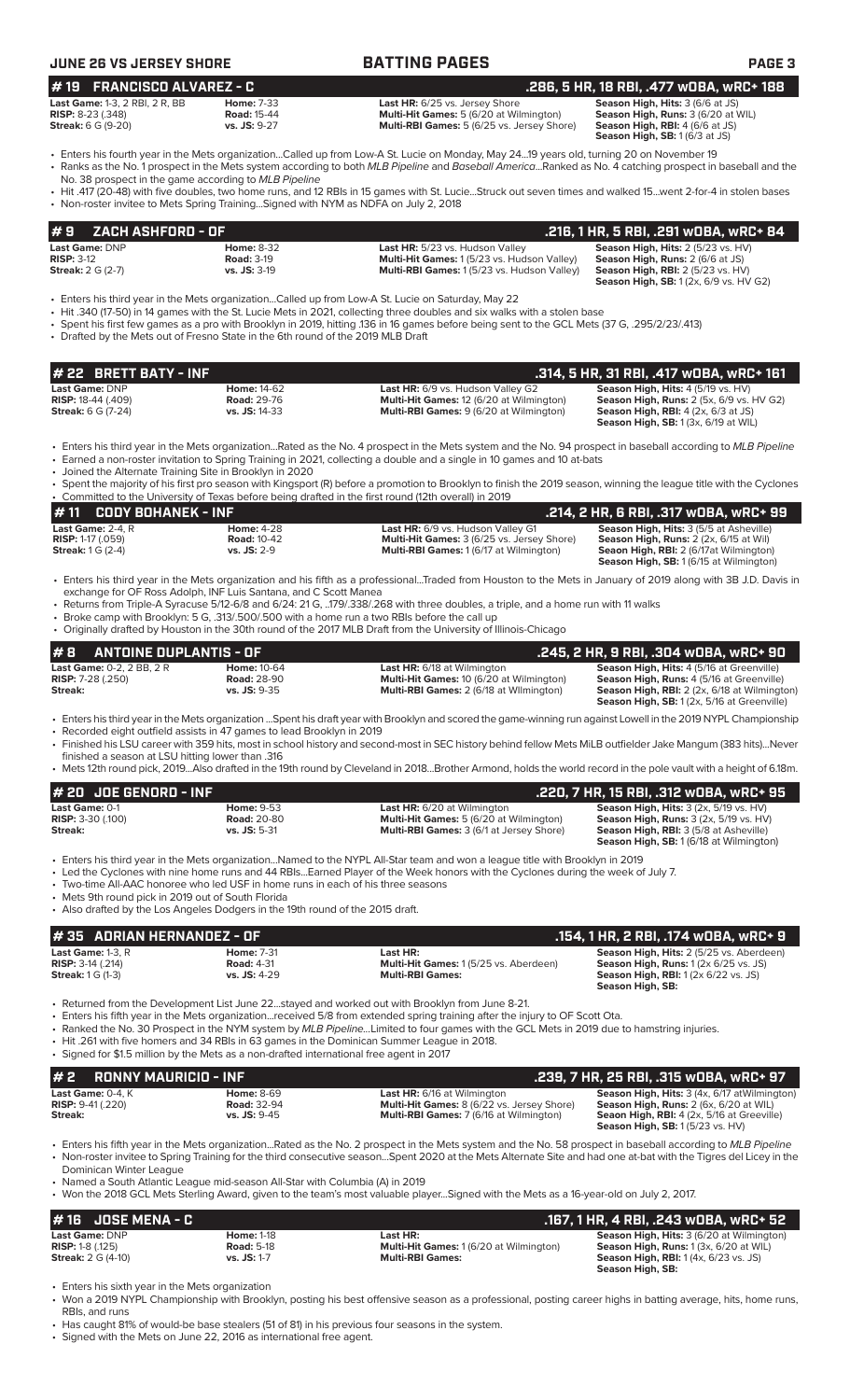| JUNE 26 VS JERSEY SHORE                                                                                                                                                                                                                                                                                                                                                                                                                                                                  |                              |                                                          |                                                                               | <b>BATTING PAGES</b>               |                                                                                                                            | <b>PAGE 4</b>   |                  |                                                                                                                                                                           |  |  |
|------------------------------------------------------------------------------------------------------------------------------------------------------------------------------------------------------------------------------------------------------------------------------------------------------------------------------------------------------------------------------------------------------------------------------------------------------------------------------------------|------------------------------|----------------------------------------------------------|-------------------------------------------------------------------------------|------------------------------------|----------------------------------------------------------------------------------------------------------------------------|-----------------|------------------|---------------------------------------------------------------------------------------------------------------------------------------------------------------------------|--|--|
| <b>LUKE RITTER - INF</b><br>#19                                                                                                                                                                                                                                                                                                                                                                                                                                                          |                              |                                                          |                                                                               |                                    |                                                                                                                            |                 |                  | .222, 8 HR, 24 RBI, .320 WOBA, WRC+ 100                                                                                                                                   |  |  |
| <b>Last Game: 1-4, 3 K</b><br><b>RISP: 7-39 (.179)</b><br><b>Streak:</b> 1 G (1-4)                                                                                                                                                                                                                                                                                                                                                                                                       |                              | <b>Home: 10-57</b><br><b>Road: 20-77</b><br>vs. JS: 4-29 |                                                                               | <b>Last HR:</b> 6/20 at Wilmington | Multi-Hit Games: 7 (6/20 at Wilmington)<br>Multi-RBI Games: 5 (6/20 at Wilmington)                                         |                 |                  | Season High, Hits: 3 (5/11 at Greenville)<br>Season High, Runs: 2 (2x, 6/20 at WIL)<br>Season High, RBI: 6 (6/20 at Wilmington)<br>Season High, SB: 1(5/12 at Greenville) |  |  |
| Enters his third year in the Mets organizationWon a New York-Penn League title with Brooklyn in 2019<br>• Led Brooklyn in 2019 in games played (68), runs (39), doubles (15), and walks (33)<br>• Two-time First Team All-AAC honoree                                                                                                                                                                                                                                                    |                              |                                                          |                                                                               |                                    |                                                                                                                            |                 |                  |                                                                                                                                                                           |  |  |
| • Mets 7th-round pick in 2019 from Wichita StateAlso drafted by the Minnesota Twins in the 37th round of the 2018 MLB Draft<br>• Played linebacker at Rockhurst High School and set the school record with 184 tackles.                                                                                                                                                                                                                                                                  |                              |                                                          |                                                                               |                                    |                                                                                                                            |                 |                  |                                                                                                                                                                           |  |  |
| LT STRUBLE - OF<br>#4                                                                                                                                                                                                                                                                                                                                                                                                                                                                    |                              |                                                          |                                                                               |                                    |                                                                                                                            |                 |                  | .258, 0 HR, 3 RBI, .354 w0BA, wRC+ 115                                                                                                                                    |  |  |
| Last Game: 2-4, 2 RBI, 3B<br><b>RISP: 3-10 (.300)</b><br><b>Streak:</b> 1 G (2-4)                                                                                                                                                                                                                                                                                                                                                                                                        |                              | <b>Home: 6-19</b><br><b>Road: 2-12</b><br>vs. JS: 4-10   |                                                                               | Last HR:                           | Multi-Hit Games: 1 (6/25 vs. Jersey Shore)<br>Multi-RBI Games: 1 (6/25 vs. Jersey Shore)                                   |                 | Season High, SB: | Season High, Hits: 2 (6/25 vs. JS)<br>Season High, Runs: 1 (4x, 6/23 at WIL)<br><b>Season High, RBI:</b> 2 (6/25 vs. JS)                                                  |  |  |
| • Enters his third year in the Mets organizationReturned 6/8 from Triple-A Syracusewent 1-2 with a walk in two gamesreceived from Low-A St Lucie on 5/18.<br>• With Brooklyn 5/19-5/23: 1-5Went 6-21 (.286) with three RBIs and four walks in seven games with the St. Lucie Mets to begin the year<br>• Played in the GCL in 2019, hitting .231 over 18 games during his draft year<br>• Selected by the Mets in the 29th round in 2019 out of Felician CollegeHails from Hammonton, NJ |                              |                                                          |                                                                               |                                    |                                                                                                                            |                 |                  |                                                                                                                                                                           |  |  |
| <b>JUAN URIARTE - C</b><br># 17                                                                                                                                                                                                                                                                                                                                                                                                                                                          |                              |                                                          |                                                                               |                                    |                                                                                                                            |                 |                  | .212, 0 HR, 1 RBI, .257 w0BA, wRC+ 61                                                                                                                                     |  |  |
| Last Game: 1-3<br>$RISP: 2-8$<br><b>Streak:</b> 1 G (1-3)                                                                                                                                                                                                                                                                                                                                                                                                                                |                              | <b>Home: 6-20</b><br><b>Road: 4-27</b><br>vs. JS: 2-12   |                                                                               | Last HR:                           | <b>Multi-Hit Games: 1 (6/9 vs. Hudson Valley G2)</b><br>Multi-RBI Games: 1 (6/18 at Wilmington)                            |                 | Season High, SB: | Season High, Hits: 2 (6/9 vs. HV G2)<br>Season High, Runs: 2 (5/19 vs. HV)<br>Season High, RBI: 2 (6/18 at WIL)                                                           |  |  |
| · Enters his eighth year in the Mets organizationSpent 2019 with Columbia (A) and the GCL Mets (R)<br>• Injured in his first at-bat with Brooklyn in 2018 on Opening Day at Staten Island, missing the entire season<br>. Finished 10th in batting average in the Appalachian League with Kingsport in 2017, hitting .305<br>• Caught 16 of 44 (36%) would-be base stealers in 2019.<br>• Signed with the Mets as a NDFA on July 4, 2014.                                                |                              |                                                          |                                                                               |                                    |                                                                                                                            |                 |                  |                                                                                                                                                                           |  |  |
| # 12                                                                                                                                                                                                                                                                                                                                                                                                                                                                                     | <b>JEREMY VASQUEZ - INF</b>  |                                                          |                                                                               |                                    |                                                                                                                            |                 |                  | .231, 1 HR, 3 RBI, .305 wOBA, wRC+ 91                                                                                                                                     |  |  |
| Last Game: 2-3, 3 RBI, HR, R<br>$RISP: 1-3$<br><b>Streak:</b> 1 G (2-3)                                                                                                                                                                                                                                                                                                                                                                                                                  |                              | <b>Home: 3-13</b><br>Road:<br>vs. JS: 3-13               |                                                                               |                                    | Last HR: 6/25 vs. Jersey Shore<br>Multi-Hit Games: 1 (6/25 vs. Jersey Shore)<br>Multi-RBI Games: 1 (6/25 vs. Jersey Shore) |                 | Season High, SB: | Season High, Hits: 2 (6/25 vs. JS)<br>Season High, Runs: 1 (2x 6/25 vs. JS)<br><b>Season High, RBI: 3 (6/25 vs. JS)</b>                                                   |  |  |
| Enters his fifth season in the Mets organizationReceived from Double-A Binghamton on June 22<br>• Played 32 games with the RumblePonies this season, hitting 171 (18-105) with one double, one home run, and 11 RBIs.<br>• Played with Brooklyn in 2017, hitting .225 with one home run and eight RBIs in 31 games.<br>• Drafted by the Mets in the 28th round of the 2017 MLB Draft from Nova Southeastern in his home state of FloridaIs from Palm City, FL.                           |                              |                                                          |                                                                               |                                    |                                                                                                                            |                 |                  |                                                                                                                                                                           |  |  |
|                                                                                                                                                                                                                                                                                                                                                                                                                                                                                          | <b>ANTHONY WALTERS - INF</b> |                                                          |                                                                               |                                    |                                                                                                                            |                 |                  | .151, O HR, 5 RBI, .254 wOBA, wRC+ 59                                                                                                                                     |  |  |
| <b>Last Game: 1-3, 2B</b><br><b>RISP:</b> 4-16 $(.250)$<br><b>Streak: 2 G (2-6)</b>                                                                                                                                                                                                                                                                                                                                                                                                      |                              | <b>Home: 8-26</b><br><b>Road: 1-28</b><br>vs. JS: 3-18   |                                                                               | Last HR:                           | <b>Multi-Hit Games:</b> 2 (5/22 vs. Hudson Valley)<br>Multi-RBI Games: 2 (5/22 vs. Hudson Valley)                          |                 | Season High, SB: | Season High, Hits: 2 (2x, 5/22 vs. HV)<br>Season High, Runs: 1(5x, 6/19 at WIL)<br><b>Season High, RBI:</b> 2 (2x, 5/22 vs. HV)                                           |  |  |
| · Enters his second year and first season in the Mets organizationSelected as one of six by the Mets in the 2020 MLB Draft (3rd round - San Diego State)<br>• Drafted with teammate Casey Schmitt (SFG) in the top 100 picks of the MLB Draft, setting a mark for the first time two Aztecs have been drafted top 100 since<br>Taber Lee and current Cyclones pitching coach Royce Ring in 2002                                                                                          |                              |                                                          |                                                                               |                                    |                                                                                                                            |                 |                  |                                                                                                                                                                           |  |  |
| • Hit .271 in just 16 games for the Aztecs in 2020Transferred to SDSU from Mt. San Antonio College after the 2018 season<br>• Attended Cal and played one season with the Golden Bears in 2017                                                                                                                                                                                                                                                                                           |                              |                                                          |                                                                               |                                    |                                                                                                                            |                 |                  |                                                                                                                                                                           |  |  |
|                                                                                                                                                                                                                                                                                                                                                                                                                                                                                          |                              |                                                          |                                                                               |                                    |                                                                                                                            |                 |                  |                                                                                                                                                                           |  |  |
|                                                                                                                                                                                                                                                                                                                                                                                                                                                                                          |                              |                                                          |                                                                               |                                    |                                                                                                                            |                 |                  |                                                                                                                                                                           |  |  |
|                                                                                                                                                                                                                                                                                                                                                                                                                                                                                          |                              |                                                          |                                                                               |                                    |                                                                                                                            |                 |                  |                                                                                                                                                                           |  |  |
|                                                                                                                                                                                                                                                                                                                                                                                                                                                                                          |                              |                                                          | Hardest Hit Balls - 2021 (not all games listed- from available Trackman data) |                                    |                                                                                                                            |                 |                  |                                                                                                                                                                           |  |  |
| Player<br>Date                                                                                                                                                                                                                                                                                                                                                                                                                                                                           | <b>Opponent</b>              | <b>Exit Velo</b>                                         | Result                                                                        | Date                               | Player                                                                                                                     | <b>Opponent</b> | <b>Exit Velo</b> | Result                                                                                                                                                                    |  |  |

|                                           |                                           |                         |           |                 |      | <b>TIGIGLU LIIL DUIIU LULL</b> ( <i>IIII dii qaines iisteu- II viiii availavie Tiaukinan uata</i> j |                           |           |                           |
|-------------------------------------------|-------------------------------------------|-------------------------|-----------|-----------------|------|-----------------------------------------------------------------------------------------------------|---------------------------|-----------|---------------------------|
| Date                                      | Player                                    | <b>Opponent</b>         | Exit Velo | Result          | Date | Player                                                                                              | <b>Opponent</b>           | Exit Velo | Result                    |
| 6/12                                      | Francisco Alvarez vs. Hudson Valley 112.5 |                         |           | Double          | 6/16 | Ronny Mauricio                                                                                      | at Wilmington             | 107.5     | Home Run                  |
| 6/11                                      | Brett Baty                                | vs. Hudson Valley 111.2 |           | Ground Out      | 6/15 | Ronny Mauricio                                                                                      | at Wilmington             | 107.2     | Single                    |
| $\begin{array}{c} 6/1 \\ 6/6 \end{array}$ | Adrian Hernandez at Jersey Shore 109.8    |                         |           | Home Run        | 6/9  | Brett Batv                                                                                          | vs. Hudson VallevG2 107.3 |           | Double                    |
|                                           | Francisco Alvarez at Jersey Shore         |                         | 109.7     | Single          | 5/23 | Hayden Senger                                                                                       | vs. Hudson Valley         | 107       | Home Run                  |
| 6/1                                       | Ronny Mauricio                            | at Jersey Shore         | 109.6     | Triple          | 5/29 | Ronny Mauricio                                                                                      | vs. Aberdeen              | 107       | Line Drive Out            |
| 6/22                                      | Brett Batv                                | vs. Jersey Shore 109.2  |           | Double          | 6/6  | Francisco Alvarez                                                                                   | at Jersev Shore           | 106.9     | Double                    |
| 6/15                                      | Francisco Alvarez at Wilmington           |                         | 109.2     | Single          | 6/6  | Joe Genord                                                                                          | at Jersey Shore           | 106.6     | <b>Ground Ball Out</b>    |
| 6/1                                       | Francisco Alvarez at Jersey Shore         |                         | 109.0     | Home Run        | 6/2  | Ronny Mauricio                                                                                      | at Jersey Shore           | 106.3     | Sinale                    |
| 5/25                                      | Francisco Alvarez vs. Aberdeen            |                         | 109       | Single          | 6/23 | Brett Baty                                                                                          | vs. Jersey Shore 106.1    |           | Ground Ball Out           |
| 6/5                                       | Francisco Alvarez at Jersey Shore         |                         | 108.7     | Ground Ball Out | 6/1  | Brett Baty                                                                                          | at Jersey Shore           | 106       | Home Run                  |
| 6/2                                       | Francisco Alvarez at Jersey Shore         |                         | 108.7     | Single          | 6/9  | Francisco Alvarez                                                                                   | vs. Hudson ValleyG1 105.7 |           | <b>Ground Ball Single</b> |

# **Recent Home Run Chart**

| Date                                      | Player         | <b>Opponent</b>                   | Exit Velo         | Launch Angle | Distance  | 6/9  | Cody Bohanek                    | vs. Hudson Valley 103 mph                    |             | 27   | 405 ft. |
|-------------------------------------------|----------------|-----------------------------------|-------------------|--------------|-----------|------|---------------------------------|----------------------------------------------|-------------|------|---------|
| 6/1                                       | Brett Baty     | at Jersey Shore                   | $106$ mph         | 36.3         | 379 ft.   |      | Gerson Molina                   | vs. Hudson Valley 98.4 mph                   |             | 29   | 390 ft. |
|                                           | Joe Genord     | at Jersev Shore                   | $107$ mph         | 27.5         | 449 ft.   |      | Brett Baty                      | vs. Hudson Valley 91 mph                     |             | 32   | 342 ft. |
|                                           |                | Adrian Hernandez at Jersey Shore  | $109$ mph         | 21.3         | 388 ft    | 6/12 |                                 | Francisco Alvarez vs. Hudson Valley 99.5 mph |             | 29   | 381 ft. |
|                                           |                | Francisco Alvarez at Jersey Shore | $109$ mph         | 20.38        | 416 ft.   | 6/16 | Ronny Mauricio                  | at Wilmington                                | $107.5$ mph | 22   | 426 ft. |
| 6/3                                       | Brett Baty     | at Jersey Shore                   | $107$ mph         | 25           | 413 ft.   | 6/17 | Blake Tiberi                    | at Wilmington                                |             |      |         |
|                                           | Brett Baty     | at Jersey Shore                   |                   |              |           | 6/18 | Luke Ritter                     | at Wilmington                                |             |      |         |
|                                           | Ronny Mauricio | at Jersey Shore                   |                   |              |           |      | Antoine Duplantis at Wilmington |                                              |             |      |         |
|                                           |                | Francisco Alvarez at Jersey Shore | 104.7 mph         | 29.9         | 407 ft.   |      | Blake Tiberi                    | at Wilmington                                |             |      |         |
| $\begin{array}{c} 6/4 \\ 6/5 \end{array}$ | Ronny Mauricio | at Jersey Shore                   | $102 \text{ mph}$ | 30.2         | 447 ft.   | 6/19 | Luke Ritter                     | at Wilmington                                | $107$ mph   |      | 453 ft. |
|                                           | Joe Genord     | at Jersev Shore                   | 99 mph            | 25           | 384 ft.   | 6/25 |                                 | Jeremy Vasquez vs. Jersey Shore 93.6 mph     |             | 27.9 | 348 ft. |
| 6/6                                       | Brett Baty     | at Jersev Shore                   | 97.4 mph          | 26.3         | $387$ ft. |      |                                 | Francisco Alvarez vs. Jersey Shore 99.1 mph  |             | 28.3 | 391 ft. |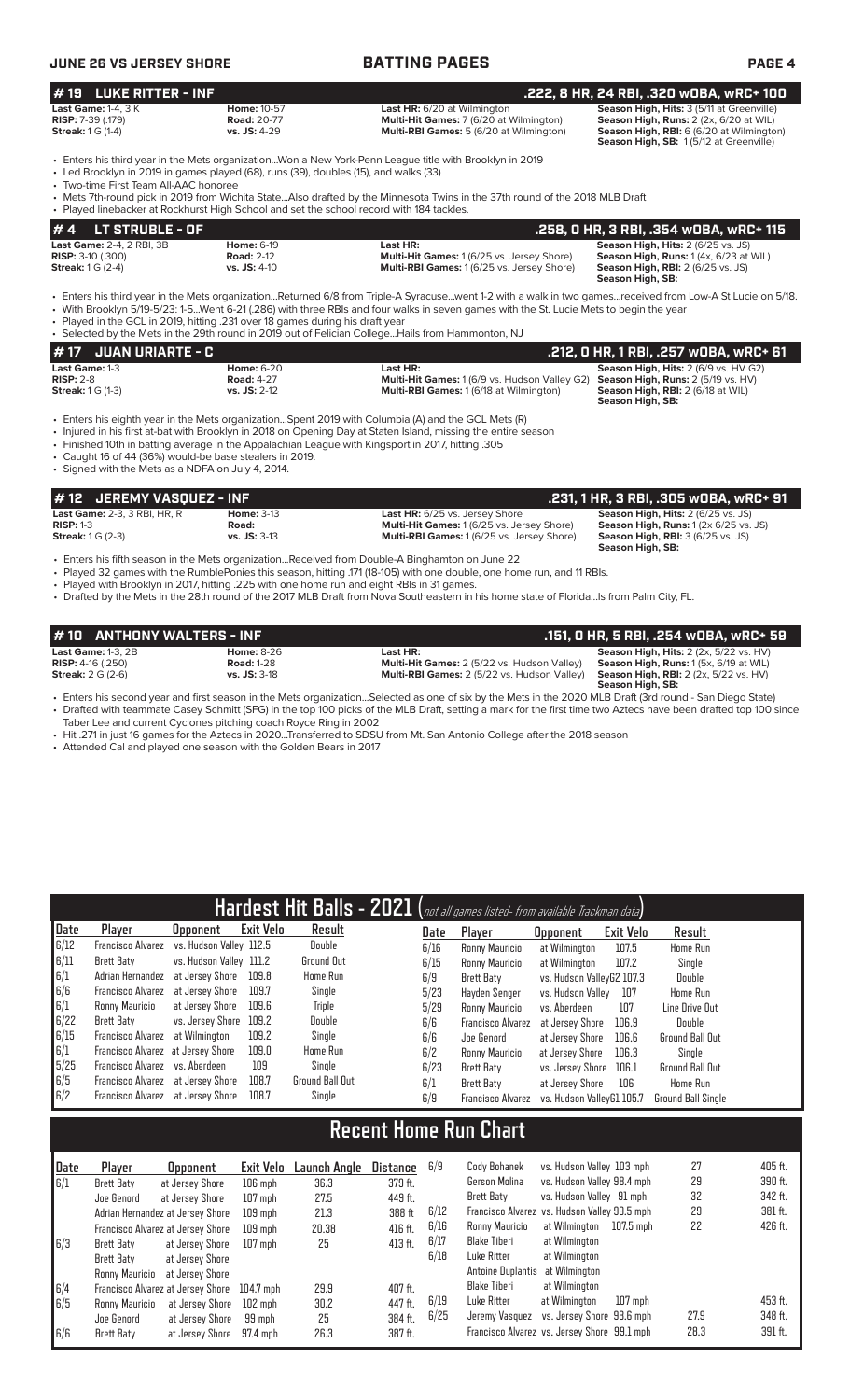| #18                        |                                    | <b>ANDREW EDWARDS - LHP</b>                                                                         | 26.8% K%, 15.9% BB%, 2.45 ERA, 0 SV    |          |              |                       |            | <b>LAST FIVE APPEARANCES</b> |                                              |                                                    |                                |                |                              |
|----------------------------|------------------------------------|-----------------------------------------------------------------------------------------------------|----------------------------------------|----------|--------------|-----------------------|------------|------------------------------|----------------------------------------------|----------------------------------------------------|--------------------------------|----------------|------------------------------|
| Leadoff: 2-16              |                                    | Last App: 6/24 at WIL Last Loss: 6/19 at WIL<br><b>Inherited Runners/Stranded: 4/4</b>              | <b>SV/OP (Last):</b> 1/1 (6/15 at WIL) | Holds:   |              |                       |            | <b>ANDREW EDWARDS</b>        |                                              |                                                    |                                |                |                              |
|                            |                                    | · Enters his third year in the Mets organizationStruck out the final batter in Game 3 of the 2019   |                                        |          | DATE<br>6/6  | OPP<br>@ JS           | DEC        | IP<br>1.1                    | н<br>2                                       | R<br>ER<br>2<br>$\overline{2}$                     | BB<br>0                        | К<br>1         | <b>HR</b><br>$\mathbf{1}$    |
|                            |                                    | NYPL Championship Series to win Brooklyn's first outright minor league baseball title in team his-  |                                        |          | 6/12         | HV                    |            | 2.0                          | $\circ$                                      | $\circ$<br>$\circ$                                 | $\mathbf{1}$                   | 4              | 0                            |
| tory                       |                                    |                                                                                                     |                                        |          | 6/15         | @ WIL                 | SV         | 1.0                          | 0                                            | $\circ$<br>0                                       | $\mathbf{1}$                   | 2              | $\circ$                      |
|                            |                                    | • Spent the entire 2019 season with the Cyclones, collecting three saves                            |                                        |          | 6/19         | @ WIL                 | L          | 1.0                          | $\overline{4}$                               | $\mathbf{1}$<br>$\mathbf{1}$                       | $\overline{2}$                 | 1              | $\mathbf 0$                  |
|                            |                                    | . Went to New Mexico State for two seasons after pitching a pair of campaigns for Central Arizona.  |                                        |          | 6/24         | vs. JS                |            | 1.1                          | $\circ$                                      | $\circ$<br>$\circ$                                 | 3                              | $\overline{2}$ | $\mathbf 0$                  |
| #46                        |                                    | <b>JOSH HEJKA - RHP</b>                                                                             | 17.7 K%, 3.8 BB%, 4.42 ERA, 0 SV       |          | DATE         | OPP                   | DEC        | <b>JOSH HEJKA</b><br>IP      | н                                            | R                                                  | ER<br>BB                       | К              | <b>HR</b>                    |
|                            | Last App: 6/25 at WIL Last Loss:   |                                                                                                     | SV/OP (Last):                          | Holds:   | 6/8          | BOW <sup>*</sup>      |            | 0.1                          | $\mathbf{1}$                                 | 0<br>0                                             | 0                              | $\circ$        | 0                            |
| Leadoff: 4-11              |                                    | Inherited Runners/Stranded: 8/3                                                                     |                                        |          | 6/12         | WOR**                 |            | 2.0                          | 3                                            | 3<br>3                                             | $\mathbf{1}$                   | 1              | $\mathbf{1}$                 |
|                            |                                    | • Returns to Brooklyn after spending time with Binghamton (6/3-6/9) and Syracuse (6/10-6/18).       |                                        |          | 6/15<br>6/19 | $@SWB**$<br>@ WIL     |            | 0.1<br>3.1                   | $\overline{2}$<br>3                          | $\mathbf 0$<br>0<br>$\mathbf{1}$<br>$\mathbf{1}$   | $\circ$<br>$\circ$             | $\circ$<br>1   | $\mathbf 0$<br>0             |
|                            |                                    | Enters his third year in the Mets organizationWon a 2019 NYPL title with Brooklyn, splitting time • |                                        |          | 6/25         | vs. JS                |            | 2.1                          | $\mathbf{1}$                                 | $\circ$<br>$\circ$                                 | $\circ$                        | 4              | $\mathbf 0$                  |
|                            |                                    | with the Cyclones and Kingsport Mets                                                                |                                        |          |              | *Double-A Binghamton  |            |                              |                                              |                                                    |                                |                |                              |
|                            |                                    | · Signed as a minor league free agent in mid-summer after pitching in six games with the Westside   |                                        |          |              | **Triple-A Syracuse   |            | <b>BRIAN METOYER</b>         |                                              |                                                    |                                |                |                              |
|                            |                                    | Wolly Mammoths in the United Shore Baseball League                                                  |                                        |          | DATE         | OPP                   | DEC        | IP                           | Н                                            | R                                                  | ER<br>BB                       | Κ              | <b>HR</b>                    |
|                            |                                    | · Pitched all four years at Johns Hopkins, switching to submarine later in his career.              |                                        |          | 5/23         | vs. HV                |            | 2.0                          | $\circ$                                      | $\mathbf 0$<br>0                                   | $\mathbf{1}$                   | 1              | 0                            |
| #5                         |                                    | <b>BRIAN METOYER - RHP</b>                                                                          | 33.3 K%, 13 BB%, 3.86 ERA, 0 SV        |          | 6/3          | 5/29 vs. ABD<br>@ JS  | <b>SV</b>  | 1.1<br>2.0                   | -1<br>3                                      | $\mathbf{1}$<br>-1<br>$\mathbf{1}$<br>$\mathbf{1}$ | $\overline{2}$<br>$\circ$      | 2<br>5         | $\circ$<br>$\circ$           |
|                            | Last App: 6/15 at WIL              | Last Loss:<br>5/15 at GVL                                                                           | <b>SV/OP (Last):</b> 1/1 (6/3 at JS)   | Holds:   | 6/9          | vs. HV G1             |            | 1.1                          | 0                                            | $\mathbf 0$<br>$\mathbf 0$                         | $\overline{2}$                 | 3              | $\circ$                      |
|                            |                                    | Leadoff: 4-11, 2 BB, HBP Inherited Runners/Stranded: 4/3                                            |                                        |          | 6/15         | @ WIL                 | W          | 2.0                          | $\circ$                                      | $\mathbf 0$<br>$\mathbf 0$                         | $\mathbf{1}$                   | 3              | $\mathbf 0$                  |
|                            |                                    | · Enters his fourth year in the Mets orgWon a New York Penn League title with Brooklyn in 2019      |                                        |          |              |                       |            | <b>BRYCE MONTES DE OCA</b>   |                                              |                                                    |                                |                |                              |
|                            |                                    | Struck out 40 batters over 28.2 innings with BrooklynSpent his first professional season with •     |                                        |          | DATE<br>5/29 | OPP<br>vs. ABD        | DEC        | IP<br>1.0                    | н<br>$\mathbf 0$                             | R<br>ER<br>$\mathbf 0$<br>0                        | BB<br>$\mathbf{1}$             | Κ<br>1         | <b>HR</b><br>0               |
|                            | <b>GCL Mets and Kingsport Mets</b> | • Joins Ronnie Robbins (30th, 1981 - Toronto) as the only two LSU-Alexandria Generals to be         |                                        |          | 6/3          | @ JS                  | W          | 1.2                          | $\mathbf{1}$                                 | $\mathbf 0$<br>$\circ$                             | $\mathbf{1}$                   | 4              | $\circ$                      |
|                            |                                    | drafted by a MLB team in school history                                                             |                                        |          | 6/9          | vs. HV G2 SV          |            | 2.0                          | $\circ$                                      | $\mathbf 0$<br>$\circ$                             | $\overline{2}$                 | 2              | $\mathsf{O}\xspace$          |
|                            |                                    | · Native of Natchitoches (NACK-ah-tish), the oldest city in Louisiana (est. 1714).                  |                                        |          | 6/12         | vs. HV                | L          | 1.2                          | $\overline{2}$                               | $\overline{2}$<br>$\mathbf{1}$                     | $\circ$                        | 4              | $\mathbf 0$                  |
| #43                        |                                    | <b>BRYCE MONTES DE OCA - RHP</b>                                                                    | 29 K%, 19 BB%, 2.65 ERA, 0 SV          |          | 6/17         | @ WIL                 |            | 2.0                          | $\overline{2}$                               | 2<br>$\overline{2}$                                | 3                              | $\circ$        | $\mathbf 0$                  |
|                            |                                    |                                                                                                     |                                        |          |              |                       |            | <b>COLBY MORRIS</b>          |                                              |                                                    |                                |                |                              |
| <b>Leadoff: 3-10, 3 BB</b> | Last App: 6/17 at WIL              | <b>Last Loss:</b><br><b>Inherited Runners/Stranded: 2/2</b>                                         | SV/OP (Last):                          | Holds: 1 | DATE<br>6/1  | OPP<br>@ JS           | <b>DEC</b> | IP<br>1.2                    | н<br>$\mathbf{1}$                            | R<br>ER<br>1<br>1                                  | BB<br>$\mathbf{1}$             | К<br>4         | HR<br>$\mathbf{1}$           |
|                            |                                    | $\bullet$ Enters his fourth year in the Mets orgHas not pitched as a professional due to injuries   |                                        |          | 6/6          | @ JS                  |            | 1.2                          | $\mathbf{1}$                                 | 2<br>$\overline{2}$                                | 3                              | 1              | 0                            |
|                            |                                    | • Underwent Tommy John surgery as a high school junior and missed 2016 after having ulnar           |                                        |          | 6/12         | vs. HV                |            | 2.1                          | 3                                            | $\mathbf{1}$<br>$\mathbf{1}$                       | $\circ$                        | 1              | $\mathbf 0$                  |
|                            | nerve transposition                |                                                                                                     |                                        |          | 6/16         | @ WIL                 |            | 2.0                          | $\overline{2}$                               | $\circ$<br>0                                       | $\mathbf{1}$                   | 0              | $\mathbf 0$                  |
|                            |                                    | • Previously drafted by Washington in the 15th round of the 2017 MLB Draft and by the Chicago       |                                        |          | 6/22         | vs. JS                |            | 3.0                          | $\mathbf 0$                                  | $\circ$<br>$\mathbf 0$                             | 3                              | 4              | $\circ$                      |
|                            |                                    | White Sox in the 14th round of the 2015 MLB Draft.                                                  |                                        |          |              | OPP                   |            | <b>CONNOR O'NEIL</b><br>IP   |                                              |                                                    | <b>BB</b>                      | K              |                              |
| #38                        |                                    | <b>COLBY MORRIS - RHP</b>                                                                           | 25.3 K%, 13.9 BB%, 3.86 ERA, 0 SV      |          | DATE<br>6/20 | @ WIL                 | <b>DEC</b> | 2.0                          | Н<br>$\mathbf{1}$                            | R<br>$\mathbf 0$<br>0                              | ER<br>0                        | $\circ$        | <b>HR</b><br>0               |
|                            | <b>Last App:</b> 6/22 vs. JS       | <b>Last Loss:</b>                                                                                   | SV/OP (Last):                          | Holds:   | 6/24         | vs. JS                |            | 3.0                          | $\overline{1}$                               | $\circ$<br>$\circ$                                 | 2                              | $\mathbf{1}$   | $\circ$                      |
| <b>Leadoff:</b> 3-10, 2 BB |                                    | <b>Inherited Runners/Stranded: 4/0</b>                                                              |                                        |          |              |                       |            |                              |                                              |                                                    |                                |                |                              |
|                            |                                    | • Enters his first season in the Mets organizationcalled up from Low-A St. Lucie on May 20          |                                        |          |              |                       |            |                              |                                              |                                                    |                                |                |                              |
|                            |                                    | · Made four scoreless appearances in relief for the St. Lucie Mets to being 2021                    |                                        |          |              |                       |            |                              |                                              |                                                    |                                |                |                              |
|                            |                                    | • Minor League free agent signingpitched at Middlebury in Vermont                                   |                                        |          |              | OPP                   |            | IP                           | <b>ERIC ORZE</b><br>н                        | R                                                  |                                |                |                              |
| #9                         |                                    | <b>CONNOR O'NEIL - RHP</b>                                                                          | 5.3 K%, 10.5 BB%, 0.00 ERA, 0 SV       |          | DATE<br>6/9  | vs HV G2 W            | DEC        | 2.0                          | 0                                            | 0<br>0                                             | ER<br>BB<br>0                  | К<br>3         | <b>HR</b><br>0               |
|                            | Last App: 6/24 vs. JS              | <b>Last Loss:</b>                                                                                   | SV/OP (Last):                          | Holds:   | 6/12         | vs. HV                | BS         | 2.0                          | $\overline{2}$                               | $\mathbf{1}$<br>$\mathbf{1}$                       | $\circ$                        | 3              | $\mathsf O$                  |
| Leadoff: 2-5               |                                    | <b>Inherited Runners/Stranded: 1-3</b>                                                              |                                        |          | 6/16         | @ WIL BS, L 1.0       |            |                              | 4                                            | 3<br>3                                             | $\mathbf{1}$                   | 1              | $\mathbf 0$                  |
|                            |                                    | Enters his fifth year in the Mets organizationreceived from Double-A Binghamton on 6/20 •           |                                        |          | 6/20<br>6/23 | @ WIL<br>vs. JS       |            | 1.0<br>2.0                   | $\Omega$<br>$\overline{1}$<br>$\overline{0}$ | $\Omega$<br>$\Omega$<br>$\overline{0}$             | $\Omega$<br>2                  | 3<br>3         | $\Omega$<br>$\mathbf 0$      |
|                            |                                    | • Has not pitched in 2021Last pitched for Advanced-A St. Lucie in 2019                              |                                        |          |              |                       |            | <b>MICHEL OTANEZ</b>         |                                              |                                                    |                                |                |                              |
|                            |                                    | · Spent his first professional season with Brooklyn in 2017, pitching 19 times in relief            |                                        |          | DATE         | OPP                   | <b>DEC</b> | IP                           | н                                            | R<br>ER                                            | BB                             | Κ              | <b>HR</b>                    |
|                            |                                    | • Drafted by the Mets in the 7th round of the 2017 MLB Draft from Cal State-Northridge              |                                        |          | 6/6          | @ JS                  |            | 1.0                          | 1                                            | 1<br>-1                                            | 4                              | 0              | 0                            |
| #7                         | <b>ERIC ORZE - RHP</b>             |                                                                                                     | 29.3 K%, 7.3 BB%, 4.26 ERA, 1 SV       |          | 6/10         | vs. HV                |            | 1.0                          | 0                                            | 0<br>0                                             | $\mathbf{1}$                   | 0              | $\circ$                      |
|                            | <b>Last App:</b> 6/23 vs. JS       | Last Loss: 5/16 at GVL                                                                              | <b>SV/OP (Last):</b> 1/3 (5/21 vs. HV) | Holds:   | 6/12<br>6/17 | vs. HV<br>@ WIL       |            | 0.1<br>2.2                   | $\mathbf{1}$<br>0                            | 0<br>0<br>0<br>0                                   | 0<br>$\mathbf{1}$              | 0<br>0         | $\circ$<br>0                 |
| <b>Leadoff:</b> 4-15, BB   |                                    | Inherited Runners/Stranded: 11/3                                                                    |                                        |          | 6/22         | vs. JS                |            | 1.1                          | 1                                            | 0<br>$\circ$                                       | $\overline{2}$                 | 1              | 0                            |
|                            |                                    | • Enters his second year and first full season in the Mets organization                             |                                        |          |              |                       |            | <b>HUNTER PARSONS</b>        |                                              |                                                    |                                |                |                              |
|                            |                                    | ∙ One of six draft picks by the Mets in the 2020 MLB Draft…final selection for the club             |                                        |          | DATE         | OPP                   | <b>DEC</b> | IP                           | Н                                            | <u>R</u><br>ER                                     | <b>BB</b>                      | Κ              | HR                           |
|                            |                                    | • Two-time cancer survivor, beating testicular cancer and stage-zero melanoma                       |                                        |          | 5/22         | vs. HV                |            | 0.1                          | 1                                            | 0<br>0                                             | 2                              | 1              | 0                            |
|                            |                                    | Struck out 29 batters over 19.2 innings with Univ. New Orleans in '20 as Saturday starter.          |                                        |          |              | 5/25 vs. ABD          |            | 2.0                          | $\mathbf{1}$                                 | 0<br>0                                             | 1                              | 3              | 0                            |
| # 26                       |                                    | <b>MICHEL OTANEZ - RHP</b>                                                                          | 21.1 K%, 21.1 BB%, 7.07 ERA, 0 SV      |          | 6/5          | @ JS<br>6/9 vs. HV G2 |            | 3.0<br>3.0                   | $\overline{2}$<br>2                          | $\overline{2}$<br>$\overline{2}$<br>3<br>3         | $\overline{2}$<br>$\mathbf{1}$ | 5<br>3         | $\mathbf{1}$<br>$\mathbf{1}$ |
|                            | Last App: 6/22 vs. JS              | <b>Last Loss:</b>                                                                                   | SV/OP (Last): 0/1 (BS at GVL)          | Holds: 1 | 6/13         | vs. HV                |            | 1.0                          | 2                                            | $\overline{2}$<br>1                                | $\overline{2}$                 | 0              | $\circ$                      |
| <b>Leadoff: 3-13</b>       |                                    | Inherited Runners/Stranded: 10/3                                                                    |                                        |          |              |                       |            | <b>MITCH RAGAN</b>           |                                              |                                                    |                                |                |                              |
|                            |                                    | • Enters his sixth year in the Mets orgNo. 26 prospect in the system according to MLB Pipeline      |                                        |          | DATE         | OPP                   | DEC        | IP                           | <u>н</u>                                     | $\mathsf R$                                        | ER<br>BB                       | Κ              | HR                           |
|                            |                                    | · Returns to Brooklyn for the second assignment in a row                                            |                                        |          | 6/5          | @ JS                  | BS, L      | 0.1                          | 3                                            | 3                                                  | 2<br>0                         | 1              | 0                            |
|                            |                                    | • Pitched with the Cyclones and won an NYPL title in 2019 and also spent time with Kingsport        |                                        |          | 6/12         | vs. HV                |            | 1.0                          | 0                                            | 0<br>0                                             | $\mathbf{1}$                   | 1              | 0                            |
|                            |                                    | • Missed 2017 due to injuryStruck out 21 batters in 21.1 innings with the DSL Mets1 in 2016.        |                                        |          | 6/13<br>6/18 | vs. HV<br>@ WIL       | W          | 0.2<br>2.0                   | 1<br>0                                       | $\mathbf{1}$<br>1<br>0<br>0                        | $\mathbf{1}$<br>$\overline{2}$ | 0<br>2         | $\circ$<br>0                 |
| #44                        |                                    | <b>HUNTER PARSONS - RHP</b>                                                                         | 24 K%, 15 BB%, 4.50 ERA, 0 SV          |          | 6/23         | vs. JS BS, W 2.2      |            |                              | 0                                            | $\mathbf 0$<br>$\mathbf{1}$                        | $\overline{2}$                 | 1              | $\mathsf{O}\xspace$          |
|                            | Last App: 6/13 vs. HV              | <b>Last Loss:</b>                                                                                   | SV/OP (Last):                          | Holds:   |              |                       |            | <b>ALLAN WINANS</b>          |                                              |                                                    |                                |                |                              |
| <b>Leadoff:</b> 1-9, 2 BB  |                                    | <b>Inherited Runners/Stranded: 4/2</b>                                                              |                                        |          | DATE         | OPP                   | DEC        | IP                           | Н                                            | R                                                  | <b>BB</b><br>ER                | Κ              | HR                           |
|                            |                                    | • Enters his third year in the Mets orgCalled up from Low-A St. Lucie on May 20                     |                                        |          | 6/10         | vs. HV                |            | 2.0                          | 0                                            | 0<br>0                                             | 1                              | 1              | 0                            |
|                            |                                    | • Made four relief appearances with the Mets (A-), striking out 18 in 10 innings (45% K rate).      |                                        |          | 6/13         | vs. HV                | L          | 2.1                          | 2<br>$\overline{2}$                          | $\overline{c}$<br>0<br>0                           | 2<br>$\mathbf{1}$<br>0         | 0<br>2         | 0<br>$\circ$                 |
|                            |                                    | • Pitched with the Cyclones and won an NYPL title in 2019                                           |                                        |          | 6/18<br>6/22 | @ WIL<br>vs. JS       |            | 2.2<br>2.0                   | 0                                            | $\circ$<br>$\mathbf 0$                             | 0                              | 2              | $\mathsf{O}\xspace$          |
|                            |                                    |                                                                                                     |                                        |          | 6/25         | vs. JS                |            | 1.0                          | $\overline{2}$                               | 0<br>$\mathbf 0$                                   | $\mathbf{1}$                   | 1              | 0                            |
| #48                        |                                    | <b>MITCH RAGAN - RHP</b>                                                                            | 23.9 K%, 14.9 BB%, 1.76 ERA, 1 SV      |          |              |                       |            |                              |                                              |                                                    |                                |                |                              |

## **Last App:** 6/23 vs. JS **Last Loss:** 6/5 at Jersey Shore **SV/OP (Last):** 1/3 (6/23 vs. JS) **Holds:** 1

**Leadoff:** 4-10, 4 BB, HR **Inherited Runners/Stranded:** 3/1

- Enters his third year in the Mets organization...Won a title with Brooklyn in 2019,
- earning the win in the championship-clinching game against Lowell
- Named a New York-Penn League All-Star with the Cyclones
- Named the 2019 Big East Pitcher of the Year with Creighton

• Pitched at Creighton for two seasons...spent 2017 with Iowa West & 2016 with Wayne State.

**# 29 ALLAN WINANS - RHP 21.1 K%, 9.2 BB% 1.83 ERA, 0 SV Last App:** 6/25 vs. JS **Last Loss:** 6/13 vs. HV **SV/OP (Last): Holds:**

**Leadoff:** 5-15, HBP **Inherited Runners/Stranded:** 7/6

- Enters his fourth year in the Mets organization...Called up on 5/11 from extended spring
- Made 30 appearances, saving 11 of 13 games for the Columbia Fireflies (A) in 2019
- Mets 17th round draft selection in 2018 from Campbell University in Buies Creek, NC.

|                |                                         | <b>Number of Pitches Thrown</b> |    |    |    |    |  |  |  |  |  |  |
|----------------|-----------------------------------------|---------------------------------|----|----|----|----|--|--|--|--|--|--|
| <b>Pitcher</b> | Days Rest 6/22 6/23 6/24 6/25 6/26 6/27 |                                 |    |    |    |    |  |  |  |  |  |  |
| Edwards        |                                         | --                              |    | 37 | -- |    |  |  |  |  |  |  |
| Hejka          | $\Omega$                                | --                              |    |    | 33 | -- |  |  |  |  |  |  |
| Montes de Oca  | 8                                       |                                 |    |    | -- |    |  |  |  |  |  |  |
| <b>Morris</b>  | 3                                       | 51                              |    |    | -- | -- |  |  |  |  |  |  |
| O'Neil         |                                         |                                 |    | 43 |    |    |  |  |  |  |  |  |
| Orze           | $\overline{2}$                          |                                 | 43 |    |    |    |  |  |  |  |  |  |
| Otanez         | 3                                       | 25                              |    |    |    |    |  |  |  |  |  |  |
| Ragan          | $\overline{2}$                          | --                              | 39 |    |    |    |  |  |  |  |  |  |
| Winans         | ი                                       | 27                              |    |    | 21 |    |  |  |  |  |  |  |

| <b>LAST FIVE APPEARANCES</b> |                      |     |                   |          |          |          |                |   |           |  |
|------------------------------|----------------------|-----|-------------------|----------|----------|----------|----------------|---|-----------|--|
| <b>ANDREW EDWARDS</b>        |                      |     |                   |          |          |          |                |   |           |  |
| DATE                         | OPP                  | DEC | IP                | н        | R        | ER       | ВB             | Κ | HR        |  |
| 6/6                          | @ JS                 |     | 1.1               | 2        | 2        | 2        | O              | 1 | 1         |  |
| 6/12                         | HV                   |     | 2.0               | 0        | 0        | $\Omega$ | 1              | 4 | 0         |  |
| 6/15                         | @ WIL                | SV  | 1.0               | $\Omega$ | 0        | O        | 1              | 2 | 0         |  |
| 6/19                         | @ WIL                | L   | 1.0               | 4        | 1        | 1        | $\overline{2}$ | 1 | 0         |  |
| 6/24                         | vs. JS               |     | 1.1               | 0        | $\Omega$ | $\Omega$ | 3              | 2 | 0         |  |
|                              |                      |     | <b>JOSH HEJKA</b> |          |          |          |                |   |           |  |
| DATE                         | OPP                  | DEC | IP                | н        | R        | ER       | BB             | Κ | <b>HR</b> |  |
| 6/8                          | BOW <sup>*</sup>     |     | 0.1               | 1        | 0        | $\Omega$ | O              | 0 | Ο         |  |
| 6/12                         | WOR**                |     | 2.0               | 3        | 3        | 3        | 1              | 1 | 1         |  |
| 6/15                         | $@SWB**$             |     | 0.1               | 2        | 0        | $\Omega$ | $\Omega$       | O | Ο         |  |
| 6/19                         | @ WIL                |     | 3.1               | 3        | 1        | 1        | O              | 1 | 0         |  |
| 6/25                         | vs. JS               |     | 2.1               | 1        | $\Omega$ | $\Omega$ | O              | 4 | 0         |  |
|                              | *Double-A Binghamton |     |                   |          |          |          |                |   |           |  |
|                              | **Triple-A Syracuse  |     |                   |          |          |          |                |   |           |  |
|                              | <b>BRIAN METOYER</b> |     |                   |          |          |          |                |   |           |  |

| 5/23<br>vs. HV             | 2.0                  | 0              | O              | 0        | 1              | 1        | 0         |  |  |
|----------------------------|----------------------|----------------|----------------|----------|----------------|----------|-----------|--|--|
| 5/29<br>vs. ABD            | 1.1                  | 1              | 1              | 1        | $\overline{2}$ | 2        | 0         |  |  |
| 6/3<br>@ JS                | 2.0<br>SV            | 3              | 1              | 1        | 0              | 5        | 0         |  |  |
| vs. HV G1<br>6/9           | 1.1                  | 0              | $\Omega$       | $\Omega$ | 2              | 3        | 0         |  |  |
| 6/15<br>@ WIL              | 2.0<br>W             | 0              | 0              | 0        | 1              | 3        | 0         |  |  |
| <b>BRYCE MONTES DE OCA</b> |                      |                |                |          |                |          |           |  |  |
| <b>DATE</b><br>OPP         | <b>DEC</b><br>IP     | Н              | R              | ER       | BB             | Κ        | HR        |  |  |
| 5/29<br>vs. ABD            | 1.0                  | $\Omega$       | 0              | 0        | 1              | 1        | 0         |  |  |
| 6/3<br>$@$ JS              | W<br>1.2             | 1              | 0              | 0        | 1              | 4        | 0         |  |  |
| 6/9<br>vs. HV G2           | <b>SV</b><br>2.0     | 0              | 0              | 0        | $\overline{2}$ | 2        | 0         |  |  |
| 6/12<br>vs. HV             | 1.2<br>L             | 2              | 2              | 1        | 0              | 4        | 0         |  |  |
| 6/17<br>@ WIL              | 2.0                  | 2              | $\overline{2}$ | 2        | 3              | $\Omega$ | 0         |  |  |
|                            | <b>COLBY MORRIS</b>  |                |                |          |                |          |           |  |  |
| <b>DATE</b><br>OPP         | IP<br><b>DEC</b>     | н              | R              | ER       | BB             | Κ        | <b>HR</b> |  |  |
| 6/1<br>@ JS                | 1.2                  | 1              | 1              | 1        | 1              | 4        | 1         |  |  |
| 6/6<br>@ JS                | 1.2                  | 1              | 2              | 2        | 3              | 1        | 0         |  |  |
| vs. HV<br>6/12             | 2.1                  | 3              | 1              | 1        | O              | 1        | 0         |  |  |
| 6/16<br>@ WIL              | 2.0                  | $\overline{2}$ | 0              | O        | 1              | $\Omega$ | 0         |  |  |
| 6/22<br>vs. JS             | 3.0                  | 0              | 0              | O        | 3              | 4        | 0         |  |  |
|                            | <b>CONNOR O'NEIL</b> |                |                |          |                |          |           |  |  |
| DATE<br>OPP                | IP<br>DEC            | Н              | R              | ER       | ВB             | Κ        | ΗR        |  |  |

| <b>ERIC ORZE</b> |                      |            |                       |                |          |          |                |   |          |  |
|------------------|----------------------|------------|-----------------------|----------------|----------|----------|----------------|---|----------|--|
| DATE             | OPP                  | DEC        | IP                    | н              | R        | ER       | BB             | Κ | HR       |  |
| 6/9              | vs HV G2             | W          | 2.0                   | $\Omega$       | 0        | O        | O              | 3 | $\Omega$ |  |
| 6/12             | vs. HV               | <b>BS</b>  | 2.0                   | $\overline{2}$ | 1        | 1        | 0              | 3 | 0        |  |
| 6/16             | @ WIL                | BS, L      | 1.0                   | 4              | 3        | 3        | 1              | 1 | 0        |  |
| 6/20             | @ WIL                |            | 1.0                   | $\Omega$       | $\Omega$ | O        | O              | 3 | 0        |  |
| 6/23             | vs. JS               |            | 2.0                   | 0              | 1        | O        | 2              | 3 | 0        |  |
|                  | <b>MICHEL OTANEZ</b> |            |                       |                |          |          |                |   |          |  |
| DATE             | OPP                  | DEC        | IP                    | Н              | R        | ER       | ВB             | Κ | ΗR       |  |
| 6/6              | @ JS                 |            | 1.0                   | 1              | 1        | 1        | 4              | O | O        |  |
| 6/10             | vs. HV               |            | 1.0                   | O              | O        | $\Omega$ | 1              | O | O        |  |
| 6/12             | vs. HV               |            | 0.1                   | 1              | 0        | 0        | 0              | O | 0        |  |
| 6/17             | @ WIL                |            | 2.2                   | Ο              | 0        | Ο        | 1              | O | O        |  |
| 6/22             | vs. JS               |            | 1.1                   | 1              | 0        | 0        | $\overline{2}$ | 1 | 0        |  |
|                  |                      |            | <b>HUNTER PARSONS</b> |                |          |          |                |   |          |  |
| <b>DATE</b>      | OPP                  | <b>DEC</b> | IP                    | н              | R        | ER       | <b>BB</b>      | Κ | HR       |  |
| 5/22             | vs. HV               |            | 0.1                   | 1              | 0        | O        | $\overline{2}$ | 1 | 0        |  |
| 5/25             | vs. ABD              |            | 2.0                   | 1              | 0        | O        | 1              | 3 | O        |  |
| 6/5              | @ JS                 |            | 3.0                   | $\overline{2}$ | 2        | 2        | $\overline{2}$ | 5 | 1        |  |
| 6/9              | vs. HV G2            |            | 3.0                   | $\overline{2}$ | 3        | 3        | 1              | 3 |          |  |

| 6/13 | vs. HV |                      | 1.0                |   | $2 \quad 2$ | $\overline{1}$ | 2             |               |           |
|------|--------|----------------------|--------------------|---|-------------|----------------|---------------|---------------|-----------|
|      |        |                      | <b>MITCH RAGAN</b> |   |             |                |               |               |           |
| DATE | OPP    | <b>DEC</b>           | IP                 | н | R           | ER             | <b>BB</b>     | K             | <b>HR</b> |
| 6/5  | $@$ JS | BS. L 0.1 3 3 2      |                    |   |             |                | O             |               | $\Omega$  |
| 6/12 | vs. HV |                      | 1.0                | 0 | 0           | 0              | -1            |               | $\Omega$  |
| 6/13 | vs. HV |                      | 0.2                | 1 | 1           | 1              |               | Ω             | $\Omega$  |
| 6/18 | @ WIL  | W                    | 2.0                | 0 | 0           | 0              | $\mathcal{P}$ | $\mathcal{L}$ | $\Omega$  |
| 6/23 |        | vs. JS BS. W 2.2 0 1 |                    |   |             | 0              | 2             |               | ∩         |

|          |        |      | <b>ALLAN WINANS</b> |                |                                    |               |           |               |    |
|----------|--------|------|---------------------|----------------|------------------------------------|---------------|-----------|---------------|----|
| DATE OPP |        | DFC. | IP                  | н              | R                                  | FR -          | <b>BB</b> | K             | HR |
| 6/10     | vs. HV |      | 2 O                 | O              | O                                  | $\Omega$      | 1         |               |    |
| 6/13     | vs. HV |      | 21                  | $\overline{2}$ | $\overline{2}$                     | $\mathcal{P}$ | 1         | O             | O  |
| 6/18     | @ WIL  |      | フフ                  | $\overline{2}$ | O                                  | $\Omega$      | O         | $\mathcal{L}$ |    |
| 6/22     | vs. JS |      | 20                  | O              | O                                  | $\Omega$      | $\Omega$  | $\mathcal{L}$ |    |
| /フら      | vs. JS |      | 1 O                 | $\mathcal{L}$  | $\scriptstyle\rm\scriptstyle{(1)}$ | O             |           |               |    |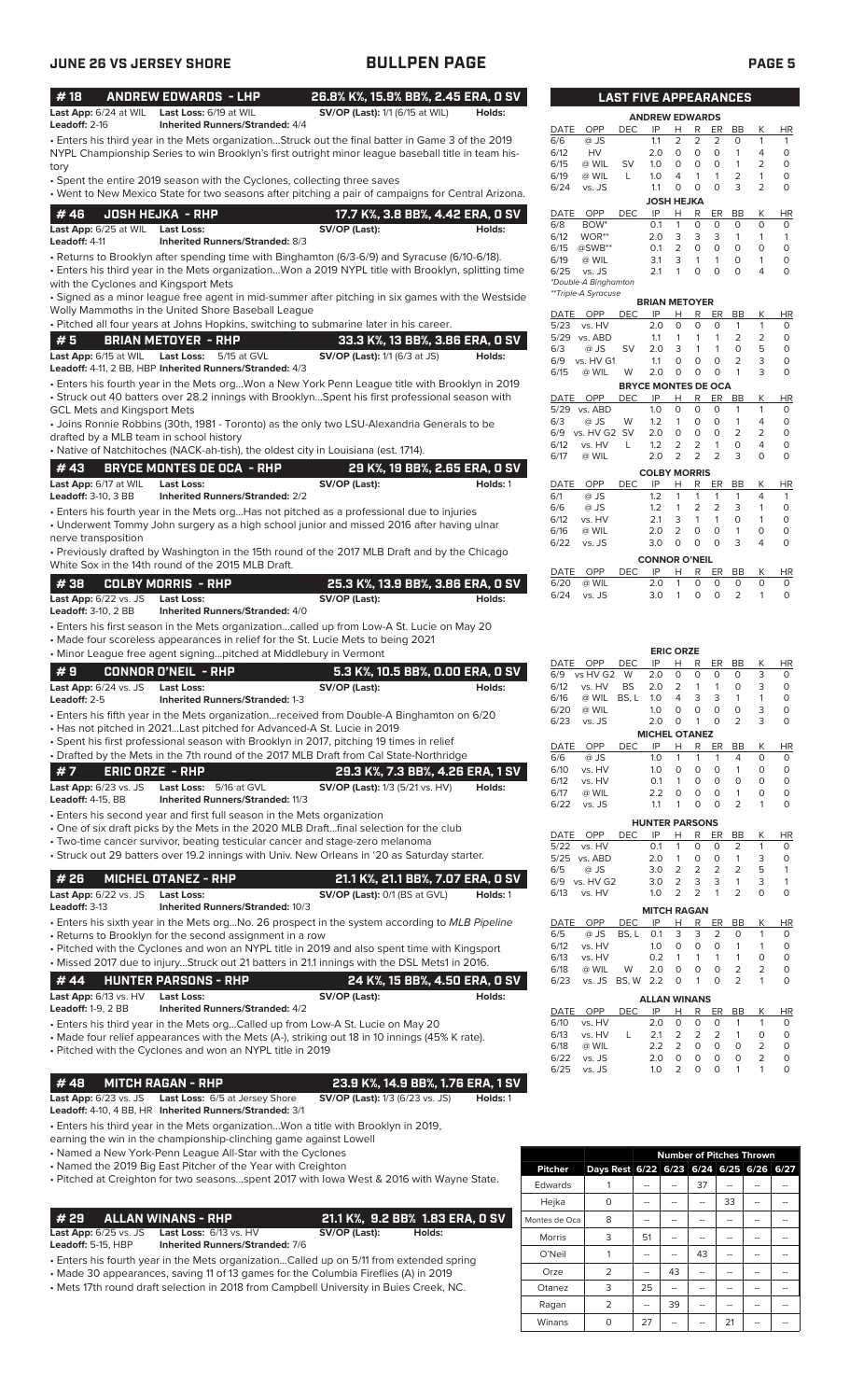| INDIVIDUAL PITCHING HIGHS                                                       |
|---------------------------------------------------------------------------------|
|                                                                                 |
|                                                                                 |
| Most Home Runs Allowed, Game4 (2x, Jose Butto, 6/6 at Jersey Shore)             |
| Most Strikeouts, Game, Starter8 (4x, last: Alec Kisena, 6/12 vs. Hudson Valley) |
| Most Strikeouts, Game, Reliever5 (2x, Hunter Parsons, 6/5 at Jersey Shore)      |
|                                                                                 |
|                                                                                 |
|                                                                                 |
|                                                                                 |
|                                                                                 |
|                                                                                 |
|                                                                                 |

| <b>TEAM PITCHING HIGHS</b>                                               |  |
|--------------------------------------------------------------------------|--|
|                                                                          |  |
|                                                                          |  |
|                                                                          |  |
|                                                                          |  |
|                                                                          |  |
|                                                                          |  |
|                                                                          |  |
|                                                                          |  |
|                                                                          |  |
|                                                                          |  |
|                                                                          |  |
|                                                                          |  |
|                                                                          |  |
|                                                                          |  |
|                                                                          |  |
| Most Pitchers Used, Extra Innings5 (5/23 vs. Hudson Valley - 12 innings) |  |
|                                                                          |  |

|                          |                        |                           | <b>TEAM MISCELLANEOUS</b>                                                      |  |  |  |  |  |
|--------------------------|------------------------|---------------------------|--------------------------------------------------------------------------------|--|--|--|--|--|
|                          |                        |                           | Longest Game, Time, Extra-Inning Game3:30 (6/23 vs. Jersey Shore - 10 innings) |  |  |  |  |  |
|                          |                        |                           | Shortest Game, Time, Nine-Inning Game  2:20 (5/18 vs. Hudson Valley)           |  |  |  |  |  |
|                          |                        |                           |                                                                                |  |  |  |  |  |
|                          |                        |                           |                                                                                |  |  |  |  |  |
|                          |                        |                           |                                                                                |  |  |  |  |  |
|                          |                        |                           |                                                                                |  |  |  |  |  |
|                          |                        |                           |                                                                                |  |  |  |  |  |
|                          |                        |                           |                                                                                |  |  |  |  |  |
|                          |                        |                           |                                                                                |  |  |  |  |  |
|                          |                        |                           |                                                                                |  |  |  |  |  |
|                          |                        |                           |                                                                                |  |  |  |  |  |
|                          |                        |                           |                                                                                |  |  |  |  |  |
|                          | OUTFIELD ASSISTS (7)   |                           | <b>RECORD BREAKDOWN</b>                                                        |  |  |  |  |  |
| <b>NAME</b>              | <b>TOTAL</b>           | (LAST)                    |                                                                                |  |  |  |  |  |
| Duplantis                | 4                      | 5/13 at GVL               |                                                                                |  |  |  |  |  |
| Ashford                  | 1                      | 5/25 vs. ABD              |                                                                                |  |  |  |  |  |
| Molina<br>Winaker        | 1<br>1                 | 5/21 vs. HV<br>5/6 at ASH |                                                                                |  |  |  |  |  |
|                          |                        |                           |                                                                                |  |  |  |  |  |
|                          |                        |                           |                                                                                |  |  |  |  |  |
|                          |                        |                           |                                                                                |  |  |  |  |  |
|                          |                        |                           |                                                                                |  |  |  |  |  |
|                          |                        |                           |                                                                                |  |  |  |  |  |
|                          |                        |                           |                                                                                |  |  |  |  |  |
|                          | <b>UNIFORM RECORDS</b> |                           |                                                                                |  |  |  |  |  |
|                          |                        |                           |                                                                                |  |  |  |  |  |
| <b>Home White</b>        |                        | $2 - 3$                   |                                                                                |  |  |  |  |  |
|                          |                        |                           |                                                                                |  |  |  |  |  |
| <b>Road Gray</b>         |                        | $8-14$                    |                                                                                |  |  |  |  |  |
|                          |                        |                           |                                                                                |  |  |  |  |  |
| <b>Championship Gold</b> |                        | $4-9$                     |                                                                                |  |  |  |  |  |
| <b>Coney Island</b>      |                        | $O-1$                     | Score 4 or More Runs 12-11                                                     |  |  |  |  |  |
|                          |                        |                           |                                                                                |  |  |  |  |  |
|                          |                        |                           |                                                                                |  |  |  |  |  |
|                          |                        |                           | Do Not Allow a Home Run 8-7                                                    |  |  |  |  |  |
|                          |                        |                           |                                                                                |  |  |  |  |  |
|                          |                        |                           | Opponent Hits More HRs1-14                                                     |  |  |  |  |  |
|                          |                        |                           |                                                                                |  |  |  |  |  |
|                          |                        |                           |                                                                                |  |  |  |  |  |
|                          |                        |                           |                                                                                |  |  |  |  |  |
|                          |                        |                           |                                                                                |  |  |  |  |  |
|                          |                        |                           |                                                                                |  |  |  |  |  |
|                          |                        |                           |                                                                                |  |  |  |  |  |
|                          |                        |                           |                                                                                |  |  |  |  |  |
|                          |                        |                           |                                                                                |  |  |  |  |  |
|                          |                        |                           |                                                                                |  |  |  |  |  |
|                          |                        |                           |                                                                                |  |  |  |  |  |
|                          |                        |                           |                                                                                |  |  |  |  |  |
|                          |                        |                           |                                                                                |  |  |  |  |  |
|                          |                        |                           | Series on Road Communication C-3-1                                             |  |  |  |  |  |
|                          |                        |                           |                                                                                |  |  |  |  |  |
|                          |                        |                           |                                                                                |  |  |  |  |  |
|                          |                        |                           |                                                                                |  |  |  |  |  |
|                          |                        |                           |                                                                                |  |  |  |  |  |
|                          |                        |                           |                                                                                |  |  |  |  |  |
|                          |                        |                           |                                                                                |  |  |  |  |  |
|                          |                        |                           |                                                                                |  |  |  |  |  |
|                          | <b>EJECTIONS</b>       |                           |                                                                                |  |  |  |  |  |
| Name                     | <b>Umpire</b>          | Date                      |                                                                                |  |  |  |  |  |

| <b>MISC. WINS</b>                     |  |
|---------------------------------------|--|
| Come from Behind Wins 8 (6/23 vs. JS) |  |
| Wins in Last At-Bat3 (6/23 vs. JS)    |  |
|                                       |  |

### **JUNE 26 VS JERSEY SHORE HIGH/LOW & CHARTS PAGE 6**

| INDIVIDUAL BATTING HIGHS                                                    |
|-----------------------------------------------------------------------------|
|                                                                             |
|                                                                             |
|                                                                             |
|                                                                             |
|                                                                             |
|                                                                             |
|                                                                             |
| Home Runs, Consecutive Games Three games (2x, last: Luke Ritter, 6/18-6/21) |
|                                                                             |
|                                                                             |
|                                                                             |
|                                                                             |
|                                                                             |
|                                                                             |
|                                                                             |
| Most Extra-Base Hits, Game 3 (3x, Cody Bohanek, 6/15 at Wilmington)         |
|                                                                             |
| <b>TEAM BATTING HIGHS</b>                                                   |
|                                                                             |
|                                                                             |
|                                                                             |
|                                                                             |
|                                                                             |
|                                                                             |
|                                                                             |
|                                                                             |
|                                                                             |
|                                                                             |
|                                                                             |
|                                                                             |
| Back-to-Back Home Runs 1 (three consecutive HRs, 6/20 at Wilmington)        |
|                                                                             |
|                                                                             |
|                                                                             |
|                                                                             |
| Most Strikeouts, Extra Innings 15 (5/23 vs. Hudson Valley - 12 innings)     |
|                                                                             |

LOB, Extra Innings........................................................13 (6/23 vs. Jersey Shore - 10 innings) Most Double Plays Hit into, Game...

### **FIELDING**

Most Errors, Team, Game...............................................................................6 (5/7 at Asheville) .<br>2 (6x, last: Brett Baty, 6/11 vs. Hudson Valley)<br>3 (5/19 vs. Hudson Valley) Most Double Plays Turned, Nine-Inning Game.......................... 3 (5/19 vs. Hudson Valley) Consecutive Errorless Games, Team.

**STARTERS BY POSITION**

**C-** Uriarte (13), Alvarez (12), Senger (9), Mena (8)

**1B-** Genord (33), Ritter (5), Winaker (2), Bohanek (2), Vazquez (1)

**2B-** Ritter (28), Walters (12), Tiberi (1), Struble (1), McNeil (1)

**3B-** Baty (33), Tiberi (7), Bohanek (3)

**SS-** Mauricio (36), Walters (4), Bohanek (3)

**LF-** Duplantis (23), Tiberi (12), Bohanek (3), Vasquez (2), Winaker (1), Ashford (1), Struble (1),

**CF-** Duplantis (14), Hernandez (12), Mangum (8), Hernandez (8), Molina (6), Ota (2), Ash-

ford (1) **RF-** Ashford (13), Molina (10), Struble (7), Bohanek (4), Winaker (4), Hernandez (4), Ota (1)

**DH-** Alvarez (11), Baty (6), Mauricio (4), Tiberi (3), Genord (3), Hernandez (3), Ritter (3), Senger (2), Mena (2), Bohanek (2), Walters (2), Mangum (1), Vasquez (1)

**STARTERS BY BATTING ORDER 1st -** Duplantis (34), Bohanek (2), Tiberi (2), Mangum (2), Struble (1), Ashford (1), McNeil (1)

**2nd -** Bohanek (12), Mauricio (7), Ashford (5), Mangum (5), Winaker (4), Tiberi (3), Duplantis

(3), Walters (2), Alvarez (2), Strubble (1)

**3rd -** Mauricio (34), Baty (9)

**4th-** Baty (29), Ritter (8), Alvarez (5), Genord (1)

**5th-** Alvarez (18), Ritter (10), Genord (4), Senger (4), Ashford (3), Ota (2), Hernandez (1), Vasquez (1)

**6th-** Ritter (15), Genord (9), Bohanek (3), Hernandez (3), Senger (3), Ashford (2), Mena (2), Winaker (2), Ota (1), Tiberi (1), Uriarte (1)

**7th-** Genord (18), Tiberi (5), Senger (3), Uriarte (3), Ashford (3), Ritter (3), Hernandez (2), Vasquez (2), Walters (2), Winaker (1), Mena (1),

**8th-** Tiberi (11), Hernandez (9), Walters (6), Mena (5), Genord (4), Uriarte (4), Senger (1), Molina (1), Ashford (1), Vasquez (1)

**9th-** Molina (15), Walters (7), Struble (5), Uriarte (5), Hernandez (4), Mangum (2), Mena (2), Struble (2), Tiberi (1)

**Name** 

|             | <b>CATCHERS STEALING</b> |     |     |      | <b>MULTI-RUN INNINGS</b> |                   |  |  |  |
|-------------|--------------------------|-----|-----|------|--------------------------|-------------------|--|--|--|
| <b>Name</b> | CS                       | АТТ | PCT | Runs | Times                    | Last              |  |  |  |
| Alvarez     |                          | 18  | 11% | 6    |                          | 7th, 5/20 vs. HV  |  |  |  |
| Mena        |                          | 5   | 40% | 5    | 3                        | 4th, 6/22 vs. JS  |  |  |  |
| Senger      |                          | 10  | 20% | 4    | 3                        | 7th, 6/20 at WIL  |  |  |  |
| Uriarte     | q                        | 23  | 39% | 3    | 15                       | 8th, 6/12 vs. HV  |  |  |  |
| Team        | 15                       | 56  | 27% |      | 27                       | 10th, 6/23 vs. JS |  |  |  |

|                                        |    | ,  | - 31 | $\mathbf{A}$ |                                  |  |   | 5 6 7 8 9 10+ TOTALS |
|----------------------------------------|----|----|------|--------------|----------------------------------|--|---|----------------------|
| OPPONENTS 25 27 39 35 19 26 11 33 11 4 |    |    |      |              |                                  |  |   | 221                  |
| <b>BKLYN</b>                           | 25 | 16 |      |              | 13   23   19   26   21   27   14 |  | 6 | 192                  |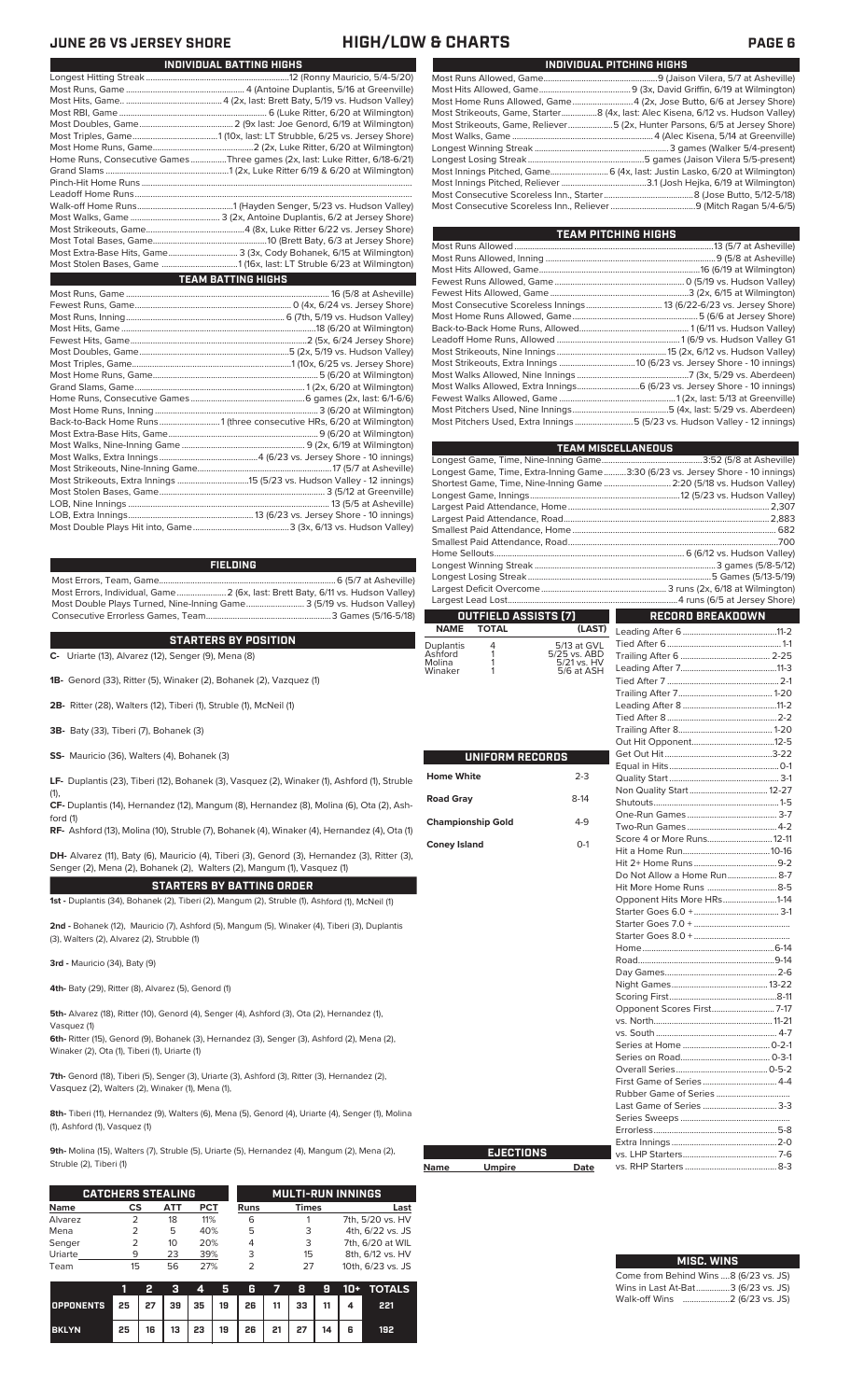### **JUNE 26 VS JERSEY SHORE GAME BY GAME RESULTS PAGE 7**

|           | <b>GAME-BY-GAME RESULTS</b> |                      |                |           |               |                   |             |                                                                         |                               |                      |             |                   |
|-----------|-----------------------------|----------------------|----------------|-----------|---------------|-------------------|-------------|-------------------------------------------------------------------------|-------------------------------|----------------------|-------------|-------------------|
| DATE GM # |                             | <b>OPPONENT</b>      | W-L/TIME SCORE |           | <b>RECORD</b> | <b>POSITION</b>   | GA/GB       | <b>WINNING PITCHER</b>                                                  | <b>LOSING PITCHER</b>         | <b>SAVE</b>          | <b>TIME</b> | <b>ATTENDANCE</b> |
| 5/4       | $\mathbf{1}$                | at Asheville         | W              | $8 - 2$   | $1-0$         | T1st              | $^{\rm +1}$ | Josh Walker (1-0)                                                       | Blair Henley (0-1)            |                      | 3:16        | 1,200             |
| 5/5       | $\overline{2}$              | at Asheville         | L              | $6-1$     | $1 - 1$       | T <sub>2</sub> nd | $-1$        | Chandler Casey (1-0)                                                    | Jose Butto (1-0)              |                      | 3:26        | 1,200             |
| 5/6       | 3                           | at Asheville         | L              | $11 - 4$  | $1 - 2$       | T3rd              | $-2$        | Matt Ruppenthal (1-0)                                                   | Oscar Rojas (0-1)             |                      | 3:10        | 1,200             |
| 5/7       | 4                           | at Asheville         | L              | $13 - 7$  | $1 - 3$       | T3rd              | $-3$        | R.J. Freure (1-0)                                                       | Jaison Vilera (0-1)           |                      | 3:44        | 1,200             |
| 5/8       | 5                           | at Asheville         | W              | $16-12$   | $2 - 3$       | T3rd              | $-3$        | Alec Kisena (1-0)                                                       | Juan Pablo Lopez (1-0)        |                      | 3:52        | 1,200             |
| 5/9       |                             | at Asheville         |                |           |               |                   |             | Cancelled due to non-COVID-related illness                              |                               |                      |             |                   |
| 5/10      |                             | OFF DAY              |                |           |               |                   |             |                                                                         |                               |                      |             |                   |
| 5/11      | 6                           | at Greenville        | W              | $6-1$     | $3-3$         | 2nd               | $-2.5$      | Josh Walker (2-0)                                                       | Jay Groome (0-2)              |                      | 3:00        | 1,995             |
| 5/12      | $\overline{7}$              | at Greenville        | W              | $3-2$     | $4 - 3$       | 2 <sub>nd</sub>   | $-1.5$      | Brian Metoyer (1-0)                                                     | Yusniel Padron-Artilles (0-2) | Mitch Ragan (1)      | 3:14        | 1,819             |
| 5/13      | 8                           | at Greenville        | L              | $8-2$     | $4 - 4$       | 2nd               | $-2.5$      | Chris Murphy (1-1)                                                      | Oscar Rojas (0-2)             |                      | 3:21        | 2,485             |
| 5/14      | 9                           | at Greenville        | L              | $5-1$     | $4 - 5$       | 4th               | $-2.5$      | Brayan Bello (2-0)                                                      | Alec Kisena (1-1)             |                      | 2:54        | 2,732             |
| 5/15      | 10                          | at Greenville        | $\mathsf{L}$   | $8 - 4$   | $4-6$         | 4th               | $-3.5$      | Yorvin Pantoja (1-0)                                                    | Brian Metoyer (1-1)           |                      | 2:52        | 2,883             |
| 5/16      | 11                          | at Greenville        | $\mathsf{L}$   | $10-9$    | $4 - 7$       | 4th               | $-3.5$      | Jake Wallace (1-0)                                                      | Eric Orze (0-1)               |                      | 3:09        | 2,818             |
| 5/17      |                             | OFF DAY              |                |           |               |                   |             |                                                                         |                               |                      |             |                   |
| 5/18      | 12                          | <b>Hudson Valley</b> | L              | $4 - 3$   | $4-8$         | 5th               | $-4.5$      | Zach Greene (1-1)                                                       | Andrew Edwards (0-1)          |                      | 2:29        | 1,315             |
| 5/19      | 13                          | <b>Hudson Valley</b> | W              | $14-0$    | 5-8           | 5th               | $-3.5$      | Allan Winans (1-0)                                                      | Jhony Brito (0-1)             |                      | 3:01        | 810               |
| 5/20      | 14                          | <b>Hudson Valley</b> | L              | $6-1$     | 5-9           | 5th               | $-3.5$      | Luis Medina (2-0)                                                       | Jaison Vilera (0-2)           |                      | 2:42        | 682               |
| 5/21      | 15                          | <b>Hudson Valley</b> | W              | 4-1       | $6-9$         | 5th               | $-3.5$      | Josh Walker (3-0)                                                       | Josh Maciejewski (2-1)        | Eric Orze (1)        | 2:33        | 998               |
| 5/22      | 16                          | <b>Hudson Valley</b> | L              | $5-3$     | $6-10$        | 5th               | $-4.5$      | Ken Waldichuk (1-0)                                                     | Cam Opp (0-1)                 |                      | 3:14        | 1,624             |
| 5/23      | 17                          | <b>Hudson Valley</b> | W              | $6-5(12)$ | $7 - 10$      | 5th               | $-3.5$      | Josh Hejka (1-0)                                                        | Zach Greene (1-2)             |                      | 3:24        | 1,261             |
| 5/24      |                             | OFF DAY              |                |           |               |                   |             |                                                                         |                               |                      |             |                   |
| 5/25      | 18                          | Aberdeen             | L              | $8-1$     | $7 - 11$      | 5th               | -4.5        | Drew Rom (2-0)                                                          | Oscar Rojas (0-3)             |                      | 2:52        | 861               |
| 5/26      | 19                          | Aberdeen             |                |           |               |                   |             | 5/26 game postponed due to rain, makeup scheduled for doubleheader 5/27 |                               |                      |             |                   |
| 5/27      | 19                          | Aberdeen             | L              | $6-2(7)$  | $7-12$        | 5th               | $-5.5$      | Grayson Rodriguez (3-0)                                                 | Jaison Vilera (0-3)           |                      | 2:14        |                   |
|           | 20                          | Aberdeen             | L              | $10-1(7)$ | $7-13$        | 5th               | $-6.5$      | Morgan McSweeney (2-0)                                                  | Cam Opp (0-2)                 |                      | 2:37        | 926               |
| 5/28      | 21                          | Aberdeen             |                |           |               |                   |             | 5/28 game postponed due to rain, makeup scheduled for doubleheader 8/25 |                               |                      |             |                   |
| 5/29      | 21                          | Aberdeen             | L              | $4-1$     | $7-14$        | 5th               | $-7.5$      | <b>Garrett Stallings (3-1)</b>                                          | Alec Kisena (1-2)             | Connor Gillispie (1) | 2:52        | 1,509             |
| 5/30      | 22                          | Aberdeen             |                |           |               |                   |             | 5/30 game posted to a later date to be determined                       |                               |                      |             |                   |
| 5/31      |                             | OFF DAY              |                |           |               |                   |             |                                                                         |                               |                      |             |                   |
|           |                             |                      |                |           |               |                   |             | MAY [7-14]                                                              |                               |                      |             |                   |
|           |                             |                      |                |           |               |                   |             |                                                                         |                               |                      |             |                   |

| 6/1  | 22 | at Jersey Shore      | W         | $11-5$    | $8-14$    | T4th | $-7.5$  | Jose Butto (1-1)            | Josh Hendrickson (0-1)    |                         | 3:03 | 2,077 |
|------|----|----------------------|-----------|-----------|-----------|------|---------|-----------------------------|---------------------------|-------------------------|------|-------|
| 6/2  | 23 | at Jersey Shore      | Г         | $4-1$     | $8 - 15$  | 5th  | $-8.5$  | Carlo Reyes (1-0)           | Justin Lasko (0-1)        | Blake Brown (1)         | 2:44 | 1,591 |
| 6/3  | 24 | at Jersey Shore      | W         | $6 - 4$   | $9 - 15$  | 4th  | $-8.5$  | Bryce Montes de Oca (1-0)   | Jack Perkins (0-1)        | Brian Metoyer (1)       | 3:15 | 1,473 |
| 6/4  | 25 | at Jersey Shore      | L         | $5-4(7)$  | $9-16$    | 5th  | $-9.0$  | Aneurys Zabala (2-2)        | Allan Winans (1-1)        |                         | 2:12 | 2,399 |
| 6/5  | 26 | at Jersey Shore      | Г         | $5 - 4$   | $9 - 17$  | 5th  | $-9.0$  | Mike Adams (1-1)            | Mitch Ragan (0-1)         |                         | 2:36 | 2,122 |
| 6/6  | 27 | at Jersey Shore      | Г         | $11-6$    | $9-18$    | 5th  | $-9.5$  | Nick Lackney (1-0)          | Jose Butto (1-2)          |                         | 3:31 | 2,041 |
| 6/7  |    | OFF DAY              |           |           |           |      |         |                             |                           |                         |      |       |
| 6/9  | 28 | <b>Hudson Vallev</b> | Ц         | $3-2(7)$  | $9-19$    | 5th  | $-10.5$ | Tanner Myatt (1-0)          | Justin Lasko (0-2)        | Justin Wilson (1)       | 2:22 |       |
|      | 29 | <b>Hudson Valley</b> | w         | $5-3(7)$  | $10-19$   | 5th  | $-9.5$  | Eric Orze (1-1)             | Luis Medina (2-1)         | Bryce Montes de Oca (1) | 2:02 | 1,211 |
| 6/10 | 30 | <b>Hudson Vallev</b> | г         | $1 - 0$   | 10-20     | 5th  | $-9.5$  | <b>Barrett Loseke (2-1)</b> | Cam Opp (0-3)             | Zach Greene (1)         | 2:37 | 1,396 |
| 6/11 | 31 | <b>Hudson Valley</b> | г         | $8-0$     | $10 - 21$ | 5th  | $-9.5$  | Ken Waldichuk (2-0)         | Jaison Vilera (0-4)       |                         | 3:06 | 1,597 |
| 6/12 | 32 | <b>Hudson Valley</b> | г         | $5-4$     | $10 - 22$ | 5th  | $-9.5$  | Nelson Alvarez (2-0)        | Bryce Montes de Oca (1-1) | Justin Wilson (2)       | 3:22 | 2,194 |
| 6/13 | 33 | <b>Hudson Valley</b> | г         | $5-0$     | $10 - 23$ | 5th  | $-9.5$  | Hayden Wesneski (1-1)       | Allan Winans (1-2)        |                         | 2:50 | 1,749 |
| 6/14 |    | OFF DAY              |           |           |           |      |         |                             |                           |                         |      |       |
| 6/15 | 34 | at Wilmington        | W         | $3-1$     | $11 - 23$ | 5th  | $-8.5$  | Brian Metoyer (2-1)         | Zach Brzykcy (2-1)        | Andrew Edwards (1)      | 2:21 | 1,188 |
| 6/16 | 35 | at Wilmington        | L         | $5 - 2$   | $11 - 24$ | 5th  | $-9.5$  | Amos Willingham (1-0)       | Eric Orze (1-2)           | Reid Schaller (3)       | 2:51 | 700   |
| 6/17 | 36 | at Wilmington        | L         | $8 - 4$   | $11 - 25$ | 5th  | $-10.5$ | Joan Adon (3-1)             | Alec Kisena (1-3)         |                         | 2:54 | 1,009 |
| 6/18 | 37 | at Wilmington        | W         | $7-5$     | $12 - 25$ | 5th  | $-10$   | Mitch Ragan (1-1)           | Reid Schaller (1-1)       |                         | 2:52 | 2,565 |
| 6/19 | 38 | at Wilmington        | L         | $9 - 8$   | $12 - 26$ | 5th  | $-11$   | Christian Vann (2-0)        | Andrew Edwards (0-2)      |                         | 3:26 | 1,899 |
| 6/20 | 39 | at Wilmington        | W         | $13-1$    | $13 - 26$ | 5th  | $-11$   | Justin Lasko (1-2)          | Alfonso Hernanndez (0-1)  |                         | 2:44 | 2,722 |
| 6/21 |    | OFF DAY              |           |           |           |      |         |                             |                           |                         |      |       |
| 6/22 | 40 | Jersey Shore         | L         | $7-5$     | $13 - 27$ | 5th  | $-12$   | Manuel Silva (1-0)          | Jaison Vilera (0-5)       | Aneurys Zabala (3)      | 3:01 | 2,307 |
| 6/23 | 41 | Jersey Shore         | W         | $3-2(10)$ | $14 - 27$ | 5th  | $-12$   | Mitch Ragan (2-1)           | Andrew Brown (2-2)        |                         | 3:30 | 1,595 |
| 6/24 | 42 | Jersey Shore         | Г         | $3-0$     | 14-28     | 5th  | $-13$   | Kevin Gowdy (2-3)           | Jose Butto (1-3)          | Blake Brown (2)         | 2:52 | 1,906 |
| 6/25 | 43 | Jersey Shore         | W         | $7 - 2$   | $15 - 28$ | 5th  | $-13$   | Cam Opp (1-3)               | Jonathan Hughes (2-3)     |                         | 2:44 | 2,194 |
| 6/26 | 44 | <b>Jersey Shore</b>  | 6:00 p.m. |           |           |      |         |                             |                           |                         |      |       |
| 6/27 | 45 | <b>Jersey Shore</b>  | 4:00 p.m. |           |           |      |         |                             |                           |                         |      |       |
| 6/28 |    | OFF DAY              |           |           |           |      |         |                             |                           |                         |      |       |

6/29 46 at Aberdeen 7:05 p.m.

| 6/30<br>47 |    | at Aberdeen      | 7:05 p.m. |  |  |
|------------|----|------------------|-----------|--|--|
|            |    |                  |           |  |  |
| 7/1        | 48 | at Aberdeen      | 7:05 p.m. |  |  |
| 7/2        | 49 | at Aberdeen      | 7:05 p.m. |  |  |
| 7/3        | 50 | at Aberdeen      | 6:05 pm.  |  |  |
| 7/4        | 51 | at Aberdeen      | 2:05 p.m. |  |  |
| 7/5        |    | OFF DAY          |           |  |  |
| 7/6        | 52 | at Hudson Valley | 7:05 p.m. |  |  |
| 7/7        | 53 | at Hudson Valley | 7:05 p.m. |  |  |
| 7/8        | 54 | at Hudson Valley | 7:05 p.m. |  |  |
| 7/9        | 55 | at Hudson Valley | 7:05 p.m. |  |  |
| 7/10       | 56 | at Hudson Valley | 6:05 p.m. |  |  |
| 7/11       | 57 | at Hudson Valley | 4:35 p.m. |  |  |

**JUNE (8-14)**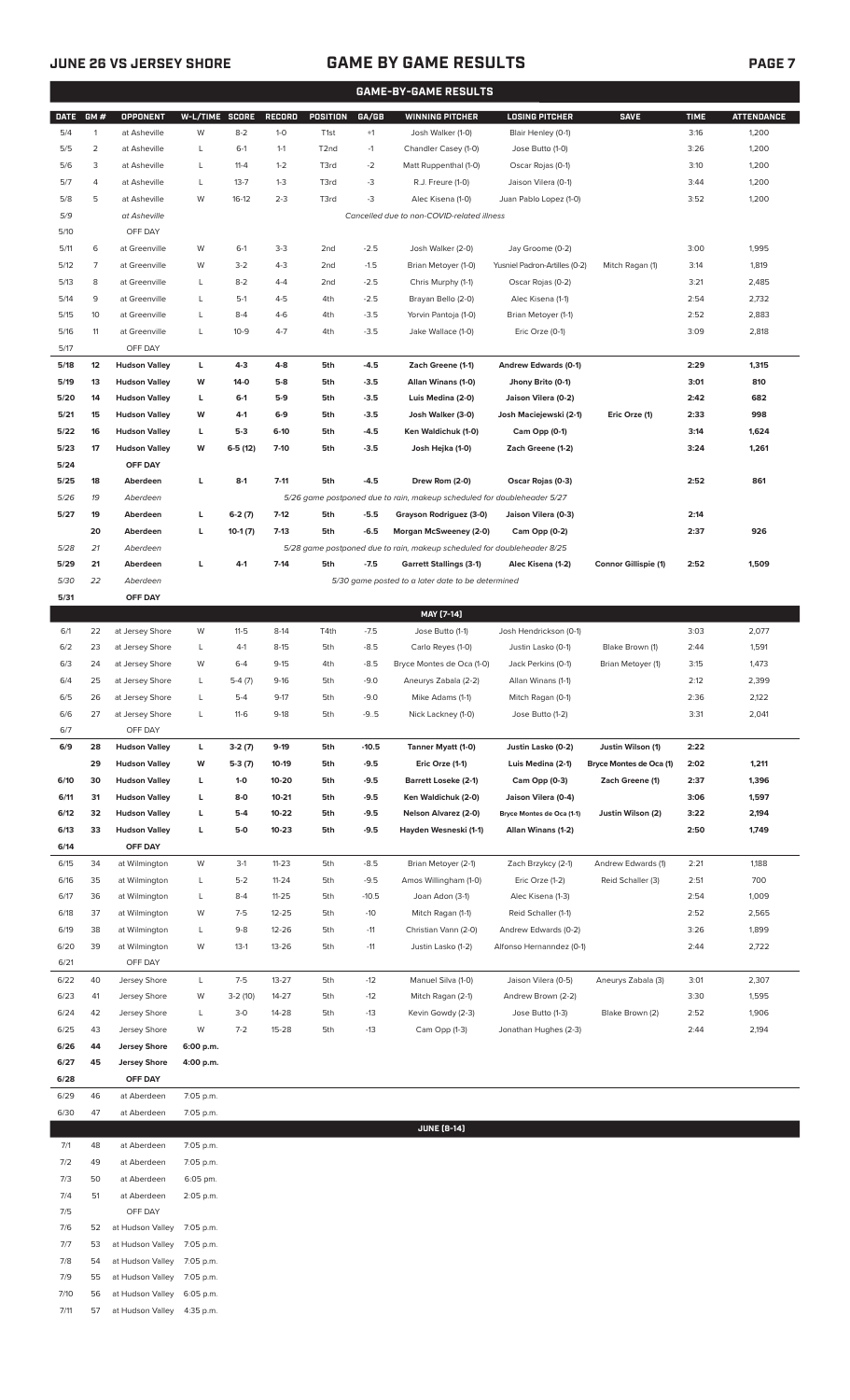### **JUNE 26 VS JERSEY SHORE GAME-BY-GAME PAGE 8**

| 59<br>7/13<br><b>Jersey Shore</b><br>6:30 p.m.<br><b>Jersey Shore</b><br>7/14<br>60<br>6:30 p.m.<br><b>Jersey Shore</b><br>7/15<br>61<br>6:30 p.m.<br>7/16<br>62<br><b>Jersey Shore</b><br>7:00 p.m.<br>7/17<br><b>Jersey Shore</b><br>63<br>6:00 p.m.<br>7/18<br>64<br><b>Jersey Shore</b><br>4:00 p.m.<br>7/19<br>OFF DAY<br>7/20<br>65<br>Wilmington<br>6:30 p.m.<br>66<br>Wilmington<br>7/21<br>6:30 p.m.<br>7/22<br>67<br>Wilmington<br>6:30 p.m.<br>68<br>7/23<br>Wilmington<br>7:00 p.m.<br>69<br>Wilmington<br>6:00 p.m.<br>7/24<br>7/25<br>70<br>Wilmington<br>4:00 p.m.<br>7/26<br>OFF DAY<br>7/27<br>71<br>at Jersey Shore<br>7:05 p.m.<br>7/28<br>72<br>at Jersey Shore<br>7:05 p.m.<br>7/29<br>73<br>at Jersey Shore<br>7:05 p.m.<br>7/30<br>74<br>at Jersey Shore<br>7:05 p.m.<br>7/31<br>75<br>at Jersey Shore<br>7:05 p.m.<br>JULY (0-0)<br>8/1<br>76<br>at Jersey Shore<br>1:05 p.m.<br>8/2<br>OFF DAY<br>8/3<br>77<br><b>Hudson Valley</b><br>6:30 p.m.<br>8/4<br>78<br><b>Hudson Valley</b><br>6:30 p.m.<br>8/5<br>79<br><b>Hudson Valley</b><br>6:30 p.m.<br>8/6<br>80<br><b>Hudson Valley</b><br>7:00 p.m.<br>8/7<br>81<br><b>Hudson Valley</b><br>6:00 p.m.<br>8/8<br>82<br><b>Hudson Valley</b><br>4:00 p.m.<br>8/9<br>OFF DAY<br>83<br>8/10<br>at Wilmington<br>7:05 p.m.<br>84<br>at Wilmington<br>7:05 p.m.<br>8/11<br>8/12<br>85<br>at Wilmington<br>7:05 p.m.<br>8/13<br>86<br>at Wilmington<br>7:05 p.m.<br>87<br>at Wilmington<br>6:05 p.m.<br>8/14<br>8/15<br>88<br>at Wilmington<br>1:05 p.m.<br>8/16<br>OFF DAY<br>8/17<br>89<br>at Hudson Valley<br>7:05 p.m.<br>8/18<br>90<br>at Hudson Valley<br>7:05 p.m.<br>8/19<br>91<br>at Hudson Valley<br>7:05 p.m.<br>8/20<br>92<br>at Hudson Valley<br>7:05 p.m.<br>8/21<br>93<br>at Hudson Valley<br>6:05 p.m.<br>8/22<br>94<br>at Hudson Valley<br>4:35 p.m.<br>8/23<br>OFF DAY<br>8/24<br>95<br>Aberdeen<br>6:30 p.m.<br>8/25<br>96<br>Aberdeen<br>5:00 p.m.<br>97<br>Aberdeen<br>DH<br>8/26<br>98<br>Aberdeen<br>6:30 p.m.<br>99<br>Aberdeen<br>8/27<br>7:00 p.m.<br>8/28<br>100<br>Aberdeen<br>6:00 p.m.<br>8/29<br>101<br>Aberdeen<br>4:00 p.m.<br>8/30<br>OFF DAY<br>8/31<br>102<br>Wilmington<br>6:30 p.m.<br>AUGUST (0-0)<br>103<br>9/1<br>Wilmington<br>6:30 p.m.<br>104<br>9/2<br>Wilmington<br>6:30 p.m.<br>105<br>7:00 p.m.<br>9/3<br>Wilmington<br>106<br>6:00 p.m.<br>9/4<br>Wilmington<br>107<br>9/5<br>Wilmington<br>4:00 p.m.<br>OFF DAY<br>9/6<br>108<br>7:05 p.m.<br>9/7<br>at Hudson Valley<br>9/8<br>109<br>at Hudson Valley<br>7:05 p.m.<br>9/9<br>110<br>at Hudson Valley<br>7:05 p.m.<br>9/10<br>111<br>at Hudson Valley<br>7:05 p.m.<br>9/11<br>112<br>at Hudson Valley<br>6:05 p.m.<br>9/12<br>113<br>at Hudson Valley<br>4:35 p.m.<br>9/13<br>OFF DAY<br>9/14<br>114<br><b>Jersey Shore</b><br>6:30 p.m.<br>9/15<br>115<br><b>Jersey Shore</b><br>6:30 p.m.<br>9/16<br>116<br><b>Jersey Shore</b><br>6:30 p.m.<br><b>Jersey Shore</b><br>9/17<br>117<br>7:00 p.m.<br>9/18<br>118<br><b>Jersey Shore</b><br>4:00 p.m.<br>9/19<br>119<br><b>Jersey Shore</b><br>1:00 p.m.<br>SEPTEMBER [0-0] | DATE GM # | OPPONENT | W-L/TIME SCORE | GA/GB<br>RECORD<br>POSITION | <b>WINNING PITCHER</b> | <b>LOSING PITCHER</b> | <b>SAVE</b> | <b>TIME</b> | <b>ATTENDANCE</b> |
|----------------------------------------------------------------------------------------------------------------------------------------------------------------------------------------------------------------------------------------------------------------------------------------------------------------------------------------------------------------------------------------------------------------------------------------------------------------------------------------------------------------------------------------------------------------------------------------------------------------------------------------------------------------------------------------------------------------------------------------------------------------------------------------------------------------------------------------------------------------------------------------------------------------------------------------------------------------------------------------------------------------------------------------------------------------------------------------------------------------------------------------------------------------------------------------------------------------------------------------------------------------------------------------------------------------------------------------------------------------------------------------------------------------------------------------------------------------------------------------------------------------------------------------------------------------------------------------------------------------------------------------------------------------------------------------------------------------------------------------------------------------------------------------------------------------------------------------------------------------------------------------------------------------------------------------------------------------------------------------------------------------------------------------------------------------------------------------------------------------------------------------------------------------------------------------------------------------------------------------------------------------------------------------------------------------------------------------------------------------------------------------------------------------------------------------------------------------------------------------------------------------------------------------------------------------------------------------------------------------------------------------------------------------------------------------------------------------------------------------------------------------------------------------------------------------------------------------------------------------------------------------------------------------------------------------------------------------------------------------------------------------------------------------------------------------------------------------------------|-----------|----------|----------------|-----------------------------|------------------------|-----------------------|-------------|-------------|-------------------|
|                                                                                                                                                                                                                                                                                                                                                                                                                                                                                                                                                                                                                                                                                                                                                                                                                                                                                                                                                                                                                                                                                                                                                                                                                                                                                                                                                                                                                                                                                                                                                                                                                                                                                                                                                                                                                                                                                                                                                                                                                                                                                                                                                                                                                                                                                                                                                                                                                                                                                                                                                                                                                                                                                                                                                                                                                                                                                                                                                                                                                                                                                                    | 7/12      | OFF DAY  |                |                             |                        |                       |             |             |                   |
|                                                                                                                                                                                                                                                                                                                                                                                                                                                                                                                                                                                                                                                                                                                                                                                                                                                                                                                                                                                                                                                                                                                                                                                                                                                                                                                                                                                                                                                                                                                                                                                                                                                                                                                                                                                                                                                                                                                                                                                                                                                                                                                                                                                                                                                                                                                                                                                                                                                                                                                                                                                                                                                                                                                                                                                                                                                                                                                                                                                                                                                                                                    |           |          |                |                             |                        |                       |             |             |                   |
|                                                                                                                                                                                                                                                                                                                                                                                                                                                                                                                                                                                                                                                                                                                                                                                                                                                                                                                                                                                                                                                                                                                                                                                                                                                                                                                                                                                                                                                                                                                                                                                                                                                                                                                                                                                                                                                                                                                                                                                                                                                                                                                                                                                                                                                                                                                                                                                                                                                                                                                                                                                                                                                                                                                                                                                                                                                                                                                                                                                                                                                                                                    |           |          |                |                             |                        |                       |             |             |                   |
|                                                                                                                                                                                                                                                                                                                                                                                                                                                                                                                                                                                                                                                                                                                                                                                                                                                                                                                                                                                                                                                                                                                                                                                                                                                                                                                                                                                                                                                                                                                                                                                                                                                                                                                                                                                                                                                                                                                                                                                                                                                                                                                                                                                                                                                                                                                                                                                                                                                                                                                                                                                                                                                                                                                                                                                                                                                                                                                                                                                                                                                                                                    |           |          |                |                             |                        |                       |             |             |                   |
|                                                                                                                                                                                                                                                                                                                                                                                                                                                                                                                                                                                                                                                                                                                                                                                                                                                                                                                                                                                                                                                                                                                                                                                                                                                                                                                                                                                                                                                                                                                                                                                                                                                                                                                                                                                                                                                                                                                                                                                                                                                                                                                                                                                                                                                                                                                                                                                                                                                                                                                                                                                                                                                                                                                                                                                                                                                                                                                                                                                                                                                                                                    |           |          |                |                             |                        |                       |             |             |                   |
|                                                                                                                                                                                                                                                                                                                                                                                                                                                                                                                                                                                                                                                                                                                                                                                                                                                                                                                                                                                                                                                                                                                                                                                                                                                                                                                                                                                                                                                                                                                                                                                                                                                                                                                                                                                                                                                                                                                                                                                                                                                                                                                                                                                                                                                                                                                                                                                                                                                                                                                                                                                                                                                                                                                                                                                                                                                                                                                                                                                                                                                                                                    |           |          |                |                             |                        |                       |             |             |                   |
|                                                                                                                                                                                                                                                                                                                                                                                                                                                                                                                                                                                                                                                                                                                                                                                                                                                                                                                                                                                                                                                                                                                                                                                                                                                                                                                                                                                                                                                                                                                                                                                                                                                                                                                                                                                                                                                                                                                                                                                                                                                                                                                                                                                                                                                                                                                                                                                                                                                                                                                                                                                                                                                                                                                                                                                                                                                                                                                                                                                                                                                                                                    |           |          |                |                             |                        |                       |             |             |                   |
|                                                                                                                                                                                                                                                                                                                                                                                                                                                                                                                                                                                                                                                                                                                                                                                                                                                                                                                                                                                                                                                                                                                                                                                                                                                                                                                                                                                                                                                                                                                                                                                                                                                                                                                                                                                                                                                                                                                                                                                                                                                                                                                                                                                                                                                                                                                                                                                                                                                                                                                                                                                                                                                                                                                                                                                                                                                                                                                                                                                                                                                                                                    |           |          |                |                             |                        |                       |             |             |                   |
|                                                                                                                                                                                                                                                                                                                                                                                                                                                                                                                                                                                                                                                                                                                                                                                                                                                                                                                                                                                                                                                                                                                                                                                                                                                                                                                                                                                                                                                                                                                                                                                                                                                                                                                                                                                                                                                                                                                                                                                                                                                                                                                                                                                                                                                                                                                                                                                                                                                                                                                                                                                                                                                                                                                                                                                                                                                                                                                                                                                                                                                                                                    |           |          |                |                             |                        |                       |             |             |                   |
|                                                                                                                                                                                                                                                                                                                                                                                                                                                                                                                                                                                                                                                                                                                                                                                                                                                                                                                                                                                                                                                                                                                                                                                                                                                                                                                                                                                                                                                                                                                                                                                                                                                                                                                                                                                                                                                                                                                                                                                                                                                                                                                                                                                                                                                                                                                                                                                                                                                                                                                                                                                                                                                                                                                                                                                                                                                                                                                                                                                                                                                                                                    |           |          |                |                             |                        |                       |             |             |                   |
|                                                                                                                                                                                                                                                                                                                                                                                                                                                                                                                                                                                                                                                                                                                                                                                                                                                                                                                                                                                                                                                                                                                                                                                                                                                                                                                                                                                                                                                                                                                                                                                                                                                                                                                                                                                                                                                                                                                                                                                                                                                                                                                                                                                                                                                                                                                                                                                                                                                                                                                                                                                                                                                                                                                                                                                                                                                                                                                                                                                                                                                                                                    |           |          |                |                             |                        |                       |             |             |                   |
|                                                                                                                                                                                                                                                                                                                                                                                                                                                                                                                                                                                                                                                                                                                                                                                                                                                                                                                                                                                                                                                                                                                                                                                                                                                                                                                                                                                                                                                                                                                                                                                                                                                                                                                                                                                                                                                                                                                                                                                                                                                                                                                                                                                                                                                                                                                                                                                                                                                                                                                                                                                                                                                                                                                                                                                                                                                                                                                                                                                                                                                                                                    |           |          |                |                             |                        |                       |             |             |                   |
|                                                                                                                                                                                                                                                                                                                                                                                                                                                                                                                                                                                                                                                                                                                                                                                                                                                                                                                                                                                                                                                                                                                                                                                                                                                                                                                                                                                                                                                                                                                                                                                                                                                                                                                                                                                                                                                                                                                                                                                                                                                                                                                                                                                                                                                                                                                                                                                                                                                                                                                                                                                                                                                                                                                                                                                                                                                                                                                                                                                                                                                                                                    |           |          |                |                             |                        |                       |             |             |                   |
|                                                                                                                                                                                                                                                                                                                                                                                                                                                                                                                                                                                                                                                                                                                                                                                                                                                                                                                                                                                                                                                                                                                                                                                                                                                                                                                                                                                                                                                                                                                                                                                                                                                                                                                                                                                                                                                                                                                                                                                                                                                                                                                                                                                                                                                                                                                                                                                                                                                                                                                                                                                                                                                                                                                                                                                                                                                                                                                                                                                                                                                                                                    |           |          |                |                             |                        |                       |             |             |                   |
|                                                                                                                                                                                                                                                                                                                                                                                                                                                                                                                                                                                                                                                                                                                                                                                                                                                                                                                                                                                                                                                                                                                                                                                                                                                                                                                                                                                                                                                                                                                                                                                                                                                                                                                                                                                                                                                                                                                                                                                                                                                                                                                                                                                                                                                                                                                                                                                                                                                                                                                                                                                                                                                                                                                                                                                                                                                                                                                                                                                                                                                                                                    |           |          |                |                             |                        |                       |             |             |                   |
|                                                                                                                                                                                                                                                                                                                                                                                                                                                                                                                                                                                                                                                                                                                                                                                                                                                                                                                                                                                                                                                                                                                                                                                                                                                                                                                                                                                                                                                                                                                                                                                                                                                                                                                                                                                                                                                                                                                                                                                                                                                                                                                                                                                                                                                                                                                                                                                                                                                                                                                                                                                                                                                                                                                                                                                                                                                                                                                                                                                                                                                                                                    |           |          |                |                             |                        |                       |             |             |                   |
|                                                                                                                                                                                                                                                                                                                                                                                                                                                                                                                                                                                                                                                                                                                                                                                                                                                                                                                                                                                                                                                                                                                                                                                                                                                                                                                                                                                                                                                                                                                                                                                                                                                                                                                                                                                                                                                                                                                                                                                                                                                                                                                                                                                                                                                                                                                                                                                                                                                                                                                                                                                                                                                                                                                                                                                                                                                                                                                                                                                                                                                                                                    |           |          |                |                             |                        |                       |             |             |                   |
|                                                                                                                                                                                                                                                                                                                                                                                                                                                                                                                                                                                                                                                                                                                                                                                                                                                                                                                                                                                                                                                                                                                                                                                                                                                                                                                                                                                                                                                                                                                                                                                                                                                                                                                                                                                                                                                                                                                                                                                                                                                                                                                                                                                                                                                                                                                                                                                                                                                                                                                                                                                                                                                                                                                                                                                                                                                                                                                                                                                                                                                                                                    |           |          |                |                             |                        |                       |             |             |                   |
|                                                                                                                                                                                                                                                                                                                                                                                                                                                                                                                                                                                                                                                                                                                                                                                                                                                                                                                                                                                                                                                                                                                                                                                                                                                                                                                                                                                                                                                                                                                                                                                                                                                                                                                                                                                                                                                                                                                                                                                                                                                                                                                                                                                                                                                                                                                                                                                                                                                                                                                                                                                                                                                                                                                                                                                                                                                                                                                                                                                                                                                                                                    |           |          |                |                             |                        |                       |             |             |                   |
|                                                                                                                                                                                                                                                                                                                                                                                                                                                                                                                                                                                                                                                                                                                                                                                                                                                                                                                                                                                                                                                                                                                                                                                                                                                                                                                                                                                                                                                                                                                                                                                                                                                                                                                                                                                                                                                                                                                                                                                                                                                                                                                                                                                                                                                                                                                                                                                                                                                                                                                                                                                                                                                                                                                                                                                                                                                                                                                                                                                                                                                                                                    |           |          |                |                             |                        |                       |             |             |                   |
|                                                                                                                                                                                                                                                                                                                                                                                                                                                                                                                                                                                                                                                                                                                                                                                                                                                                                                                                                                                                                                                                                                                                                                                                                                                                                                                                                                                                                                                                                                                                                                                                                                                                                                                                                                                                                                                                                                                                                                                                                                                                                                                                                                                                                                                                                                                                                                                                                                                                                                                                                                                                                                                                                                                                                                                                                                                                                                                                                                                                                                                                                                    |           |          |                |                             |                        |                       |             |             |                   |
|                                                                                                                                                                                                                                                                                                                                                                                                                                                                                                                                                                                                                                                                                                                                                                                                                                                                                                                                                                                                                                                                                                                                                                                                                                                                                                                                                                                                                                                                                                                                                                                                                                                                                                                                                                                                                                                                                                                                                                                                                                                                                                                                                                                                                                                                                                                                                                                                                                                                                                                                                                                                                                                                                                                                                                                                                                                                                                                                                                                                                                                                                                    |           |          |                |                             |                        |                       |             |             |                   |
|                                                                                                                                                                                                                                                                                                                                                                                                                                                                                                                                                                                                                                                                                                                                                                                                                                                                                                                                                                                                                                                                                                                                                                                                                                                                                                                                                                                                                                                                                                                                                                                                                                                                                                                                                                                                                                                                                                                                                                                                                                                                                                                                                                                                                                                                                                                                                                                                                                                                                                                                                                                                                                                                                                                                                                                                                                                                                                                                                                                                                                                                                                    |           |          |                |                             |                        |                       |             |             |                   |
|                                                                                                                                                                                                                                                                                                                                                                                                                                                                                                                                                                                                                                                                                                                                                                                                                                                                                                                                                                                                                                                                                                                                                                                                                                                                                                                                                                                                                                                                                                                                                                                                                                                                                                                                                                                                                                                                                                                                                                                                                                                                                                                                                                                                                                                                                                                                                                                                                                                                                                                                                                                                                                                                                                                                                                                                                                                                                                                                                                                                                                                                                                    |           |          |                |                             |                        |                       |             |             |                   |
|                                                                                                                                                                                                                                                                                                                                                                                                                                                                                                                                                                                                                                                                                                                                                                                                                                                                                                                                                                                                                                                                                                                                                                                                                                                                                                                                                                                                                                                                                                                                                                                                                                                                                                                                                                                                                                                                                                                                                                                                                                                                                                                                                                                                                                                                                                                                                                                                                                                                                                                                                                                                                                                                                                                                                                                                                                                                                                                                                                                                                                                                                                    |           |          |                |                             |                        |                       |             |             |                   |
|                                                                                                                                                                                                                                                                                                                                                                                                                                                                                                                                                                                                                                                                                                                                                                                                                                                                                                                                                                                                                                                                                                                                                                                                                                                                                                                                                                                                                                                                                                                                                                                                                                                                                                                                                                                                                                                                                                                                                                                                                                                                                                                                                                                                                                                                                                                                                                                                                                                                                                                                                                                                                                                                                                                                                                                                                                                                                                                                                                                                                                                                                                    |           |          |                |                             |                        |                       |             |             |                   |
|                                                                                                                                                                                                                                                                                                                                                                                                                                                                                                                                                                                                                                                                                                                                                                                                                                                                                                                                                                                                                                                                                                                                                                                                                                                                                                                                                                                                                                                                                                                                                                                                                                                                                                                                                                                                                                                                                                                                                                                                                                                                                                                                                                                                                                                                                                                                                                                                                                                                                                                                                                                                                                                                                                                                                                                                                                                                                                                                                                                                                                                                                                    |           |          |                |                             |                        |                       |             |             |                   |
|                                                                                                                                                                                                                                                                                                                                                                                                                                                                                                                                                                                                                                                                                                                                                                                                                                                                                                                                                                                                                                                                                                                                                                                                                                                                                                                                                                                                                                                                                                                                                                                                                                                                                                                                                                                                                                                                                                                                                                                                                                                                                                                                                                                                                                                                                                                                                                                                                                                                                                                                                                                                                                                                                                                                                                                                                                                                                                                                                                                                                                                                                                    |           |          |                |                             |                        |                       |             |             |                   |
|                                                                                                                                                                                                                                                                                                                                                                                                                                                                                                                                                                                                                                                                                                                                                                                                                                                                                                                                                                                                                                                                                                                                                                                                                                                                                                                                                                                                                                                                                                                                                                                                                                                                                                                                                                                                                                                                                                                                                                                                                                                                                                                                                                                                                                                                                                                                                                                                                                                                                                                                                                                                                                                                                                                                                                                                                                                                                                                                                                                                                                                                                                    |           |          |                |                             |                        |                       |             |             |                   |
|                                                                                                                                                                                                                                                                                                                                                                                                                                                                                                                                                                                                                                                                                                                                                                                                                                                                                                                                                                                                                                                                                                                                                                                                                                                                                                                                                                                                                                                                                                                                                                                                                                                                                                                                                                                                                                                                                                                                                                                                                                                                                                                                                                                                                                                                                                                                                                                                                                                                                                                                                                                                                                                                                                                                                                                                                                                                                                                                                                                                                                                                                                    |           |          |                |                             |                        |                       |             |             |                   |
|                                                                                                                                                                                                                                                                                                                                                                                                                                                                                                                                                                                                                                                                                                                                                                                                                                                                                                                                                                                                                                                                                                                                                                                                                                                                                                                                                                                                                                                                                                                                                                                                                                                                                                                                                                                                                                                                                                                                                                                                                                                                                                                                                                                                                                                                                                                                                                                                                                                                                                                                                                                                                                                                                                                                                                                                                                                                                                                                                                                                                                                                                                    |           |          |                |                             |                        |                       |             |             |                   |
|                                                                                                                                                                                                                                                                                                                                                                                                                                                                                                                                                                                                                                                                                                                                                                                                                                                                                                                                                                                                                                                                                                                                                                                                                                                                                                                                                                                                                                                                                                                                                                                                                                                                                                                                                                                                                                                                                                                                                                                                                                                                                                                                                                                                                                                                                                                                                                                                                                                                                                                                                                                                                                                                                                                                                                                                                                                                                                                                                                                                                                                                                                    |           |          |                |                             |                        |                       |             |             |                   |
|                                                                                                                                                                                                                                                                                                                                                                                                                                                                                                                                                                                                                                                                                                                                                                                                                                                                                                                                                                                                                                                                                                                                                                                                                                                                                                                                                                                                                                                                                                                                                                                                                                                                                                                                                                                                                                                                                                                                                                                                                                                                                                                                                                                                                                                                                                                                                                                                                                                                                                                                                                                                                                                                                                                                                                                                                                                                                                                                                                                                                                                                                                    |           |          |                |                             |                        |                       |             |             |                   |
|                                                                                                                                                                                                                                                                                                                                                                                                                                                                                                                                                                                                                                                                                                                                                                                                                                                                                                                                                                                                                                                                                                                                                                                                                                                                                                                                                                                                                                                                                                                                                                                                                                                                                                                                                                                                                                                                                                                                                                                                                                                                                                                                                                                                                                                                                                                                                                                                                                                                                                                                                                                                                                                                                                                                                                                                                                                                                                                                                                                                                                                                                                    |           |          |                |                             |                        |                       |             |             |                   |
|                                                                                                                                                                                                                                                                                                                                                                                                                                                                                                                                                                                                                                                                                                                                                                                                                                                                                                                                                                                                                                                                                                                                                                                                                                                                                                                                                                                                                                                                                                                                                                                                                                                                                                                                                                                                                                                                                                                                                                                                                                                                                                                                                                                                                                                                                                                                                                                                                                                                                                                                                                                                                                                                                                                                                                                                                                                                                                                                                                                                                                                                                                    |           |          |                |                             |                        |                       |             |             |                   |
|                                                                                                                                                                                                                                                                                                                                                                                                                                                                                                                                                                                                                                                                                                                                                                                                                                                                                                                                                                                                                                                                                                                                                                                                                                                                                                                                                                                                                                                                                                                                                                                                                                                                                                                                                                                                                                                                                                                                                                                                                                                                                                                                                                                                                                                                                                                                                                                                                                                                                                                                                                                                                                                                                                                                                                                                                                                                                                                                                                                                                                                                                                    |           |          |                |                             |                        |                       |             |             |                   |
|                                                                                                                                                                                                                                                                                                                                                                                                                                                                                                                                                                                                                                                                                                                                                                                                                                                                                                                                                                                                                                                                                                                                                                                                                                                                                                                                                                                                                                                                                                                                                                                                                                                                                                                                                                                                                                                                                                                                                                                                                                                                                                                                                                                                                                                                                                                                                                                                                                                                                                                                                                                                                                                                                                                                                                                                                                                                                                                                                                                                                                                                                                    |           |          |                |                             |                        |                       |             |             |                   |
|                                                                                                                                                                                                                                                                                                                                                                                                                                                                                                                                                                                                                                                                                                                                                                                                                                                                                                                                                                                                                                                                                                                                                                                                                                                                                                                                                                                                                                                                                                                                                                                                                                                                                                                                                                                                                                                                                                                                                                                                                                                                                                                                                                                                                                                                                                                                                                                                                                                                                                                                                                                                                                                                                                                                                                                                                                                                                                                                                                                                                                                                                                    |           |          |                |                             |                        |                       |             |             |                   |
|                                                                                                                                                                                                                                                                                                                                                                                                                                                                                                                                                                                                                                                                                                                                                                                                                                                                                                                                                                                                                                                                                                                                                                                                                                                                                                                                                                                                                                                                                                                                                                                                                                                                                                                                                                                                                                                                                                                                                                                                                                                                                                                                                                                                                                                                                                                                                                                                                                                                                                                                                                                                                                                                                                                                                                                                                                                                                                                                                                                                                                                                                                    |           |          |                |                             |                        |                       |             |             |                   |
|                                                                                                                                                                                                                                                                                                                                                                                                                                                                                                                                                                                                                                                                                                                                                                                                                                                                                                                                                                                                                                                                                                                                                                                                                                                                                                                                                                                                                                                                                                                                                                                                                                                                                                                                                                                                                                                                                                                                                                                                                                                                                                                                                                                                                                                                                                                                                                                                                                                                                                                                                                                                                                                                                                                                                                                                                                                                                                                                                                                                                                                                                                    |           |          |                |                             |                        |                       |             |             |                   |
|                                                                                                                                                                                                                                                                                                                                                                                                                                                                                                                                                                                                                                                                                                                                                                                                                                                                                                                                                                                                                                                                                                                                                                                                                                                                                                                                                                                                                                                                                                                                                                                                                                                                                                                                                                                                                                                                                                                                                                                                                                                                                                                                                                                                                                                                                                                                                                                                                                                                                                                                                                                                                                                                                                                                                                                                                                                                                                                                                                                                                                                                                                    |           |          |                |                             |                        |                       |             |             |                   |
|                                                                                                                                                                                                                                                                                                                                                                                                                                                                                                                                                                                                                                                                                                                                                                                                                                                                                                                                                                                                                                                                                                                                                                                                                                                                                                                                                                                                                                                                                                                                                                                                                                                                                                                                                                                                                                                                                                                                                                                                                                                                                                                                                                                                                                                                                                                                                                                                                                                                                                                                                                                                                                                                                                                                                                                                                                                                                                                                                                                                                                                                                                    |           |          |                |                             |                        |                       |             |             |                   |
|                                                                                                                                                                                                                                                                                                                                                                                                                                                                                                                                                                                                                                                                                                                                                                                                                                                                                                                                                                                                                                                                                                                                                                                                                                                                                                                                                                                                                                                                                                                                                                                                                                                                                                                                                                                                                                                                                                                                                                                                                                                                                                                                                                                                                                                                                                                                                                                                                                                                                                                                                                                                                                                                                                                                                                                                                                                                                                                                                                                                                                                                                                    |           |          |                |                             |                        |                       |             |             |                   |
|                                                                                                                                                                                                                                                                                                                                                                                                                                                                                                                                                                                                                                                                                                                                                                                                                                                                                                                                                                                                                                                                                                                                                                                                                                                                                                                                                                                                                                                                                                                                                                                                                                                                                                                                                                                                                                                                                                                                                                                                                                                                                                                                                                                                                                                                                                                                                                                                                                                                                                                                                                                                                                                                                                                                                                                                                                                                                                                                                                                                                                                                                                    |           |          |                |                             |                        |                       |             |             |                   |
|                                                                                                                                                                                                                                                                                                                                                                                                                                                                                                                                                                                                                                                                                                                                                                                                                                                                                                                                                                                                                                                                                                                                                                                                                                                                                                                                                                                                                                                                                                                                                                                                                                                                                                                                                                                                                                                                                                                                                                                                                                                                                                                                                                                                                                                                                                                                                                                                                                                                                                                                                                                                                                                                                                                                                                                                                                                                                                                                                                                                                                                                                                    |           |          |                |                             |                        |                       |             |             |                   |
|                                                                                                                                                                                                                                                                                                                                                                                                                                                                                                                                                                                                                                                                                                                                                                                                                                                                                                                                                                                                                                                                                                                                                                                                                                                                                                                                                                                                                                                                                                                                                                                                                                                                                                                                                                                                                                                                                                                                                                                                                                                                                                                                                                                                                                                                                                                                                                                                                                                                                                                                                                                                                                                                                                                                                                                                                                                                                                                                                                                                                                                                                                    |           |          |                |                             |                        |                       |             |             |                   |
|                                                                                                                                                                                                                                                                                                                                                                                                                                                                                                                                                                                                                                                                                                                                                                                                                                                                                                                                                                                                                                                                                                                                                                                                                                                                                                                                                                                                                                                                                                                                                                                                                                                                                                                                                                                                                                                                                                                                                                                                                                                                                                                                                                                                                                                                                                                                                                                                                                                                                                                                                                                                                                                                                                                                                                                                                                                                                                                                                                                                                                                                                                    |           |          |                |                             |                        |                       |             |             |                   |
|                                                                                                                                                                                                                                                                                                                                                                                                                                                                                                                                                                                                                                                                                                                                                                                                                                                                                                                                                                                                                                                                                                                                                                                                                                                                                                                                                                                                                                                                                                                                                                                                                                                                                                                                                                                                                                                                                                                                                                                                                                                                                                                                                                                                                                                                                                                                                                                                                                                                                                                                                                                                                                                                                                                                                                                                                                                                                                                                                                                                                                                                                                    |           |          |                |                             |                        |                       |             |             |                   |
|                                                                                                                                                                                                                                                                                                                                                                                                                                                                                                                                                                                                                                                                                                                                                                                                                                                                                                                                                                                                                                                                                                                                                                                                                                                                                                                                                                                                                                                                                                                                                                                                                                                                                                                                                                                                                                                                                                                                                                                                                                                                                                                                                                                                                                                                                                                                                                                                                                                                                                                                                                                                                                                                                                                                                                                                                                                                                                                                                                                                                                                                                                    |           |          |                |                             |                        |                       |             |             |                   |
|                                                                                                                                                                                                                                                                                                                                                                                                                                                                                                                                                                                                                                                                                                                                                                                                                                                                                                                                                                                                                                                                                                                                                                                                                                                                                                                                                                                                                                                                                                                                                                                                                                                                                                                                                                                                                                                                                                                                                                                                                                                                                                                                                                                                                                                                                                                                                                                                                                                                                                                                                                                                                                                                                                                                                                                                                                                                                                                                                                                                                                                                                                    |           |          |                |                             |                        |                       |             |             |                   |
|                                                                                                                                                                                                                                                                                                                                                                                                                                                                                                                                                                                                                                                                                                                                                                                                                                                                                                                                                                                                                                                                                                                                                                                                                                                                                                                                                                                                                                                                                                                                                                                                                                                                                                                                                                                                                                                                                                                                                                                                                                                                                                                                                                                                                                                                                                                                                                                                                                                                                                                                                                                                                                                                                                                                                                                                                                                                                                                                                                                                                                                                                                    |           |          |                |                             |                        |                       |             |             |                   |
|                                                                                                                                                                                                                                                                                                                                                                                                                                                                                                                                                                                                                                                                                                                                                                                                                                                                                                                                                                                                                                                                                                                                                                                                                                                                                                                                                                                                                                                                                                                                                                                                                                                                                                                                                                                                                                                                                                                                                                                                                                                                                                                                                                                                                                                                                                                                                                                                                                                                                                                                                                                                                                                                                                                                                                                                                                                                                                                                                                                                                                                                                                    |           |          |                |                             |                        |                       |             |             |                   |
|                                                                                                                                                                                                                                                                                                                                                                                                                                                                                                                                                                                                                                                                                                                                                                                                                                                                                                                                                                                                                                                                                                                                                                                                                                                                                                                                                                                                                                                                                                                                                                                                                                                                                                                                                                                                                                                                                                                                                                                                                                                                                                                                                                                                                                                                                                                                                                                                                                                                                                                                                                                                                                                                                                                                                                                                                                                                                                                                                                                                                                                                                                    |           |          |                |                             |                        |                       |             |             |                   |
|                                                                                                                                                                                                                                                                                                                                                                                                                                                                                                                                                                                                                                                                                                                                                                                                                                                                                                                                                                                                                                                                                                                                                                                                                                                                                                                                                                                                                                                                                                                                                                                                                                                                                                                                                                                                                                                                                                                                                                                                                                                                                                                                                                                                                                                                                                                                                                                                                                                                                                                                                                                                                                                                                                                                                                                                                                                                                                                                                                                                                                                                                                    |           |          |                |                             |                        |                       |             |             |                   |
|                                                                                                                                                                                                                                                                                                                                                                                                                                                                                                                                                                                                                                                                                                                                                                                                                                                                                                                                                                                                                                                                                                                                                                                                                                                                                                                                                                                                                                                                                                                                                                                                                                                                                                                                                                                                                                                                                                                                                                                                                                                                                                                                                                                                                                                                                                                                                                                                                                                                                                                                                                                                                                                                                                                                                                                                                                                                                                                                                                                                                                                                                                    |           |          |                |                             |                        |                       |             |             |                   |
|                                                                                                                                                                                                                                                                                                                                                                                                                                                                                                                                                                                                                                                                                                                                                                                                                                                                                                                                                                                                                                                                                                                                                                                                                                                                                                                                                                                                                                                                                                                                                                                                                                                                                                                                                                                                                                                                                                                                                                                                                                                                                                                                                                                                                                                                                                                                                                                                                                                                                                                                                                                                                                                                                                                                                                                                                                                                                                                                                                                                                                                                                                    |           |          |                |                             |                        |                       |             |             |                   |
|                                                                                                                                                                                                                                                                                                                                                                                                                                                                                                                                                                                                                                                                                                                                                                                                                                                                                                                                                                                                                                                                                                                                                                                                                                                                                                                                                                                                                                                                                                                                                                                                                                                                                                                                                                                                                                                                                                                                                                                                                                                                                                                                                                                                                                                                                                                                                                                                                                                                                                                                                                                                                                                                                                                                                                                                                                                                                                                                                                                                                                                                                                    |           |          |                |                             |                        |                       |             |             |                   |
|                                                                                                                                                                                                                                                                                                                                                                                                                                                                                                                                                                                                                                                                                                                                                                                                                                                                                                                                                                                                                                                                                                                                                                                                                                                                                                                                                                                                                                                                                                                                                                                                                                                                                                                                                                                                                                                                                                                                                                                                                                                                                                                                                                                                                                                                                                                                                                                                                                                                                                                                                                                                                                                                                                                                                                                                                                                                                                                                                                                                                                                                                                    |           |          |                |                             |                        |                       |             |             |                   |
|                                                                                                                                                                                                                                                                                                                                                                                                                                                                                                                                                                                                                                                                                                                                                                                                                                                                                                                                                                                                                                                                                                                                                                                                                                                                                                                                                                                                                                                                                                                                                                                                                                                                                                                                                                                                                                                                                                                                                                                                                                                                                                                                                                                                                                                                                                                                                                                                                                                                                                                                                                                                                                                                                                                                                                                                                                                                                                                                                                                                                                                                                                    |           |          |                |                             |                        |                       |             |             |                   |
|                                                                                                                                                                                                                                                                                                                                                                                                                                                                                                                                                                                                                                                                                                                                                                                                                                                                                                                                                                                                                                                                                                                                                                                                                                                                                                                                                                                                                                                                                                                                                                                                                                                                                                                                                                                                                                                                                                                                                                                                                                                                                                                                                                                                                                                                                                                                                                                                                                                                                                                                                                                                                                                                                                                                                                                                                                                                                                                                                                                                                                                                                                    |           |          |                |                             |                        |                       |             |             |                   |
|                                                                                                                                                                                                                                                                                                                                                                                                                                                                                                                                                                                                                                                                                                                                                                                                                                                                                                                                                                                                                                                                                                                                                                                                                                                                                                                                                                                                                                                                                                                                                                                                                                                                                                                                                                                                                                                                                                                                                                                                                                                                                                                                                                                                                                                                                                                                                                                                                                                                                                                                                                                                                                                                                                                                                                                                                                                                                                                                                                                                                                                                                                    |           |          |                |                             |                        |                       |             |             |                   |
|                                                                                                                                                                                                                                                                                                                                                                                                                                                                                                                                                                                                                                                                                                                                                                                                                                                                                                                                                                                                                                                                                                                                                                                                                                                                                                                                                                                                                                                                                                                                                                                                                                                                                                                                                                                                                                                                                                                                                                                                                                                                                                                                                                                                                                                                                                                                                                                                                                                                                                                                                                                                                                                                                                                                                                                                                                                                                                                                                                                                                                                                                                    |           |          |                |                             |                        |                       |             |             |                   |
|                                                                                                                                                                                                                                                                                                                                                                                                                                                                                                                                                                                                                                                                                                                                                                                                                                                                                                                                                                                                                                                                                                                                                                                                                                                                                                                                                                                                                                                                                                                                                                                                                                                                                                                                                                                                                                                                                                                                                                                                                                                                                                                                                                                                                                                                                                                                                                                                                                                                                                                                                                                                                                                                                                                                                                                                                                                                                                                                                                                                                                                                                                    |           |          |                |                             |                        |                       |             |             |                   |
|                                                                                                                                                                                                                                                                                                                                                                                                                                                                                                                                                                                                                                                                                                                                                                                                                                                                                                                                                                                                                                                                                                                                                                                                                                                                                                                                                                                                                                                                                                                                                                                                                                                                                                                                                                                                                                                                                                                                                                                                                                                                                                                                                                                                                                                                                                                                                                                                                                                                                                                                                                                                                                                                                                                                                                                                                                                                                                                                                                                                                                                                                                    |           |          |                |                             |                        |                       |             |             |                   |
|                                                                                                                                                                                                                                                                                                                                                                                                                                                                                                                                                                                                                                                                                                                                                                                                                                                                                                                                                                                                                                                                                                                                                                                                                                                                                                                                                                                                                                                                                                                                                                                                                                                                                                                                                                                                                                                                                                                                                                                                                                                                                                                                                                                                                                                                                                                                                                                                                                                                                                                                                                                                                                                                                                                                                                                                                                                                                                                                                                                                                                                                                                    |           |          |                |                             |                        |                       |             |             |                   |
|                                                                                                                                                                                                                                                                                                                                                                                                                                                                                                                                                                                                                                                                                                                                                                                                                                                                                                                                                                                                                                                                                                                                                                                                                                                                                                                                                                                                                                                                                                                                                                                                                                                                                                                                                                                                                                                                                                                                                                                                                                                                                                                                                                                                                                                                                                                                                                                                                                                                                                                                                                                                                                                                                                                                                                                                                                                                                                                                                                                                                                                                                                    |           |          |                |                             |                        |                       |             |             |                   |
|                                                                                                                                                                                                                                                                                                                                                                                                                                                                                                                                                                                                                                                                                                                                                                                                                                                                                                                                                                                                                                                                                                                                                                                                                                                                                                                                                                                                                                                                                                                                                                                                                                                                                                                                                                                                                                                                                                                                                                                                                                                                                                                                                                                                                                                                                                                                                                                                                                                                                                                                                                                                                                                                                                                                                                                                                                                                                                                                                                                                                                                                                                    |           |          |                |                             |                        |                       |             |             |                   |
|                                                                                                                                                                                                                                                                                                                                                                                                                                                                                                                                                                                                                                                                                                                                                                                                                                                                                                                                                                                                                                                                                                                                                                                                                                                                                                                                                                                                                                                                                                                                                                                                                                                                                                                                                                                                                                                                                                                                                                                                                                                                                                                                                                                                                                                                                                                                                                                                                                                                                                                                                                                                                                                                                                                                                                                                                                                                                                                                                                                                                                                                                                    |           |          |                |                             |                        |                       |             |             |                   |
|                                                                                                                                                                                                                                                                                                                                                                                                                                                                                                                                                                                                                                                                                                                                                                                                                                                                                                                                                                                                                                                                                                                                                                                                                                                                                                                                                                                                                                                                                                                                                                                                                                                                                                                                                                                                                                                                                                                                                                                                                                                                                                                                                                                                                                                                                                                                                                                                                                                                                                                                                                                                                                                                                                                                                                                                                                                                                                                                                                                                                                                                                                    |           |          |                |                             |                        |                       |             |             |                   |
|                                                                                                                                                                                                                                                                                                                                                                                                                                                                                                                                                                                                                                                                                                                                                                                                                                                                                                                                                                                                                                                                                                                                                                                                                                                                                                                                                                                                                                                                                                                                                                                                                                                                                                                                                                                                                                                                                                                                                                                                                                                                                                                                                                                                                                                                                                                                                                                                                                                                                                                                                                                                                                                                                                                                                                                                                                                                                                                                                                                                                                                                                                    |           |          |                |                             |                        |                       |             |             |                   |
|                                                                                                                                                                                                                                                                                                                                                                                                                                                                                                                                                                                                                                                                                                                                                                                                                                                                                                                                                                                                                                                                                                                                                                                                                                                                                                                                                                                                                                                                                                                                                                                                                                                                                                                                                                                                                                                                                                                                                                                                                                                                                                                                                                                                                                                                                                                                                                                                                                                                                                                                                                                                                                                                                                                                                                                                                                                                                                                                                                                                                                                                                                    |           |          |                |                             |                        |                       |             |             |                   |
|                                                                                                                                                                                                                                                                                                                                                                                                                                                                                                                                                                                                                                                                                                                                                                                                                                                                                                                                                                                                                                                                                                                                                                                                                                                                                                                                                                                                                                                                                                                                                                                                                                                                                                                                                                                                                                                                                                                                                                                                                                                                                                                                                                                                                                                                                                                                                                                                                                                                                                                                                                                                                                                                                                                                                                                                                                                                                                                                                                                                                                                                                                    |           |          |                |                             |                        |                       |             |             |                   |
|                                                                                                                                                                                                                                                                                                                                                                                                                                                                                                                                                                                                                                                                                                                                                                                                                                                                                                                                                                                                                                                                                                                                                                                                                                                                                                                                                                                                                                                                                                                                                                                                                                                                                                                                                                                                                                                                                                                                                                                                                                                                                                                                                                                                                                                                                                                                                                                                                                                                                                                                                                                                                                                                                                                                                                                                                                                                                                                                                                                                                                                                                                    |           |          |                |                             |                        |                       |             |             |                   |
|                                                                                                                                                                                                                                                                                                                                                                                                                                                                                                                                                                                                                                                                                                                                                                                                                                                                                                                                                                                                                                                                                                                                                                                                                                                                                                                                                                                                                                                                                                                                                                                                                                                                                                                                                                                                                                                                                                                                                                                                                                                                                                                                                                                                                                                                                                                                                                                                                                                                                                                                                                                                                                                                                                                                                                                                                                                                                                                                                                                                                                                                                                    |           |          |                |                             |                        |                       |             |             |                   |
|                                                                                                                                                                                                                                                                                                                                                                                                                                                                                                                                                                                                                                                                                                                                                                                                                                                                                                                                                                                                                                                                                                                                                                                                                                                                                                                                                                                                                                                                                                                                                                                                                                                                                                                                                                                                                                                                                                                                                                                                                                                                                                                                                                                                                                                                                                                                                                                                                                                                                                                                                                                                                                                                                                                                                                                                                                                                                                                                                                                                                                                                                                    |           |          |                |                             |                        |                       |             |             |                   |
|                                                                                                                                                                                                                                                                                                                                                                                                                                                                                                                                                                                                                                                                                                                                                                                                                                                                                                                                                                                                                                                                                                                                                                                                                                                                                                                                                                                                                                                                                                                                                                                                                                                                                                                                                                                                                                                                                                                                                                                                                                                                                                                                                                                                                                                                                                                                                                                                                                                                                                                                                                                                                                                                                                                                                                                                                                                                                                                                                                                                                                                                                                    |           |          |                |                             |                        |                       |             |             |                   |
|                                                                                                                                                                                                                                                                                                                                                                                                                                                                                                                                                                                                                                                                                                                                                                                                                                                                                                                                                                                                                                                                                                                                                                                                                                                                                                                                                                                                                                                                                                                                                                                                                                                                                                                                                                                                                                                                                                                                                                                                                                                                                                                                                                                                                                                                                                                                                                                                                                                                                                                                                                                                                                                                                                                                                                                                                                                                                                                                                                                                                                                                                                    |           |          |                |                             |                        |                       |             |             |                   |
|                                                                                                                                                                                                                                                                                                                                                                                                                                                                                                                                                                                                                                                                                                                                                                                                                                                                                                                                                                                                                                                                                                                                                                                                                                                                                                                                                                                                                                                                                                                                                                                                                                                                                                                                                                                                                                                                                                                                                                                                                                                                                                                                                                                                                                                                                                                                                                                                                                                                                                                                                                                                                                                                                                                                                                                                                                                                                                                                                                                                                                                                                                    |           |          |                |                             |                        |                       |             |             |                   |
|                                                                                                                                                                                                                                                                                                                                                                                                                                                                                                                                                                                                                                                                                                                                                                                                                                                                                                                                                                                                                                                                                                                                                                                                                                                                                                                                                                                                                                                                                                                                                                                                                                                                                                                                                                                                                                                                                                                                                                                                                                                                                                                                                                                                                                                                                                                                                                                                                                                                                                                                                                                                                                                                                                                                                                                                                                                                                                                                                                                                                                                                                                    |           |          |                |                             |                        |                       |             |             |                   |
|                                                                                                                                                                                                                                                                                                                                                                                                                                                                                                                                                                                                                                                                                                                                                                                                                                                                                                                                                                                                                                                                                                                                                                                                                                                                                                                                                                                                                                                                                                                                                                                                                                                                                                                                                                                                                                                                                                                                                                                                                                                                                                                                                                                                                                                                                                                                                                                                                                                                                                                                                                                                                                                                                                                                                                                                                                                                                                                                                                                                                                                                                                    |           |          |                |                             |                        |                       |             |             |                   |
|                                                                                                                                                                                                                                                                                                                                                                                                                                                                                                                                                                                                                                                                                                                                                                                                                                                                                                                                                                                                                                                                                                                                                                                                                                                                                                                                                                                                                                                                                                                                                                                                                                                                                                                                                                                                                                                                                                                                                                                                                                                                                                                                                                                                                                                                                                                                                                                                                                                                                                                                                                                                                                                                                                                                                                                                                                                                                                                                                                                                                                                                                                    |           |          |                |                             |                        |                       |             |             |                   |